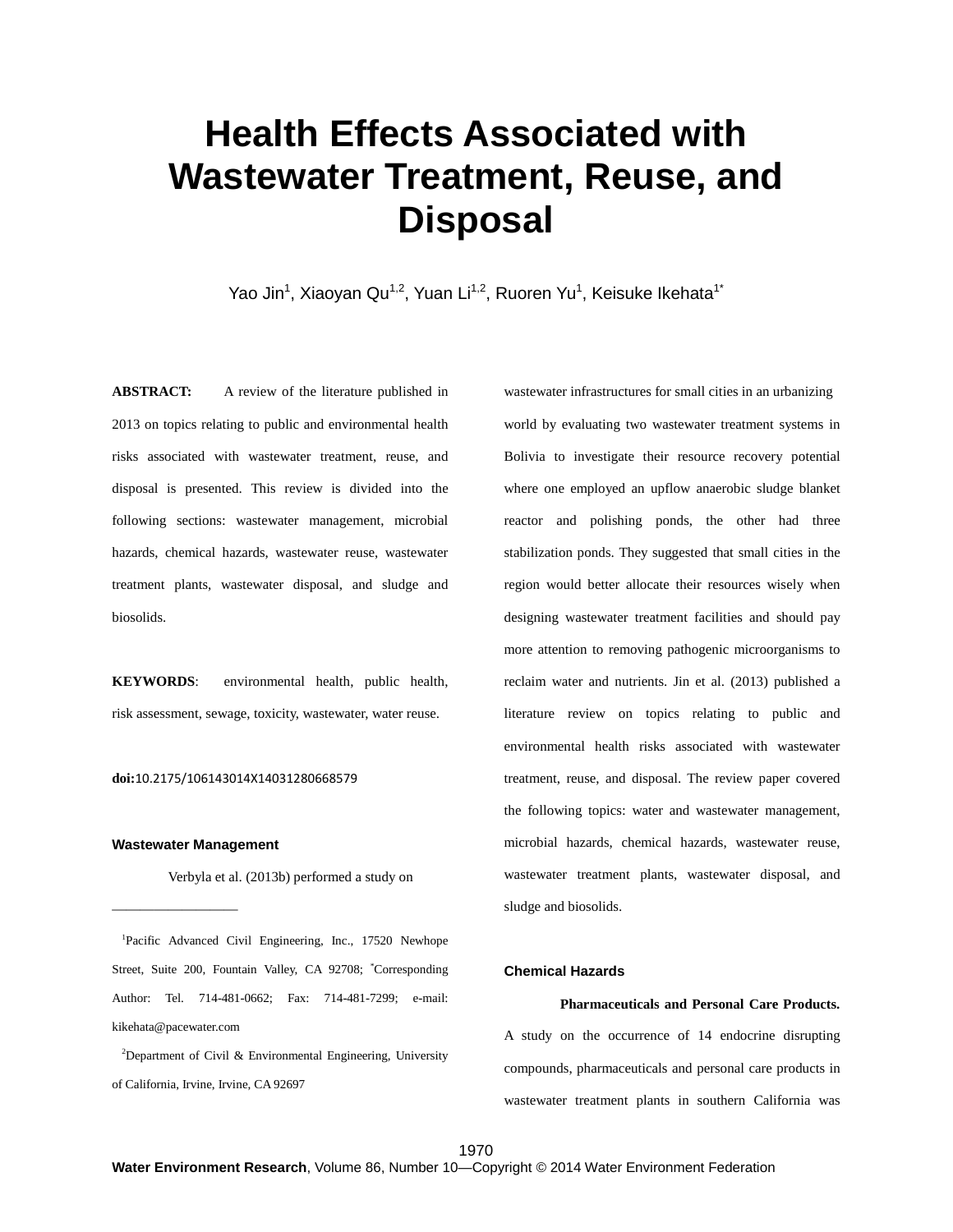conducted by Yu, Wu et al. (2013). The authors found that the significant risk quotients of sludge samples for estrone, octylphenol and carbamazepine that indicated a serious ecotoxicological and human health risk while effluents did not pose an immediate ecological risk. Wang, Huang et al. (2013) investigated the stereoisomeric profiling of pharmaceuticals ibuprofen and iopromide in wastewater and receiving surface water of the Pearl River Delta, South China. The results indicated that pharmaceuticals in the mainstream Pearl River were mainly from discharge of treated wastewater, while in the tributary rivers and urban canals, direct discharge of untreated wastewater accounted for a considerable contribution.

Lim et al. (2013) monitored the veterinary medicines in livestock wastewater treatment plants and analyzed their hazard to ecosystems in Korea. The results proved that chlortetracycline, oxytetracycline, acetylsalicylic acid, and disinfectants were prevailing in the livestock wastewater treatment plants influents and expected introductory concentration, predicted exposure concentration and hazard quotient revealed that the livestock wastewater treatment plants were an ecological hazard. A study was conducted to identify the pharmaceutical and personal care products that can be transferred from irrigation water to vegetables when reclaimed water was used (Wu et al., 2013). While roots had a significant accumulation of triclocarban, fluoxetine, triclosan, and diazepam, meprobamate, primidone, carbamazepine, dilantin, and diuron were found in leaves at high concentrations; however, none caused severe risks to human health. Zhang, Huang et al. (2013) performed a

study on the trace organic pollutants in the municipal wastewater effluents through exposing male mice to the effluent samples for 90 days. Injuries were found in the mice liver and kidney and perturbations of metabolism, including lipid, nucleotide, amino acid, and energy metabolism were also found in the exposed mice.

Zhang, Brar et al. (2013) reviewed the transfer of fragrance materials to the environment including water and their fate in water, wastewater, wastewater sludge, and soil. The authors suggested that the bio-accumulated fragrance materials could be toxic to human beings and more research on the toxicity would be needed. Keen and Linden (2013) studied the evolution antibiotic activity during UV/H2O2 advanced oxidation and photolysis in wastewater effluent. They demonstrated that, during the high dose wastewater disinfection, photosensitized processes could produce anti-bacterially active transformation products through the degradation of some common antibiotics.

Lai et al. (2013) adopted the method of measuring the illicit drug metabolites in raw wastewater to assess drug use patterns in Hong Kong over nine days during April 2011. They found that the level of the drugs were relatively steady during the measuring period; ketamine, whose estimated consumption was 1,400 to 1,600 mg/day/1,000 people, was the predominant drug followed by methamphetamine, cocaine and 3,4 methylendioxymethamphetamine (MDMA).

**Other Trace Organics.** Rocha-Gutierrez et al. (2013) investigated concentrations and removal of polybromodiphenyl ethers (PBDEs) in wastewater treatment plants along the United States and Mexico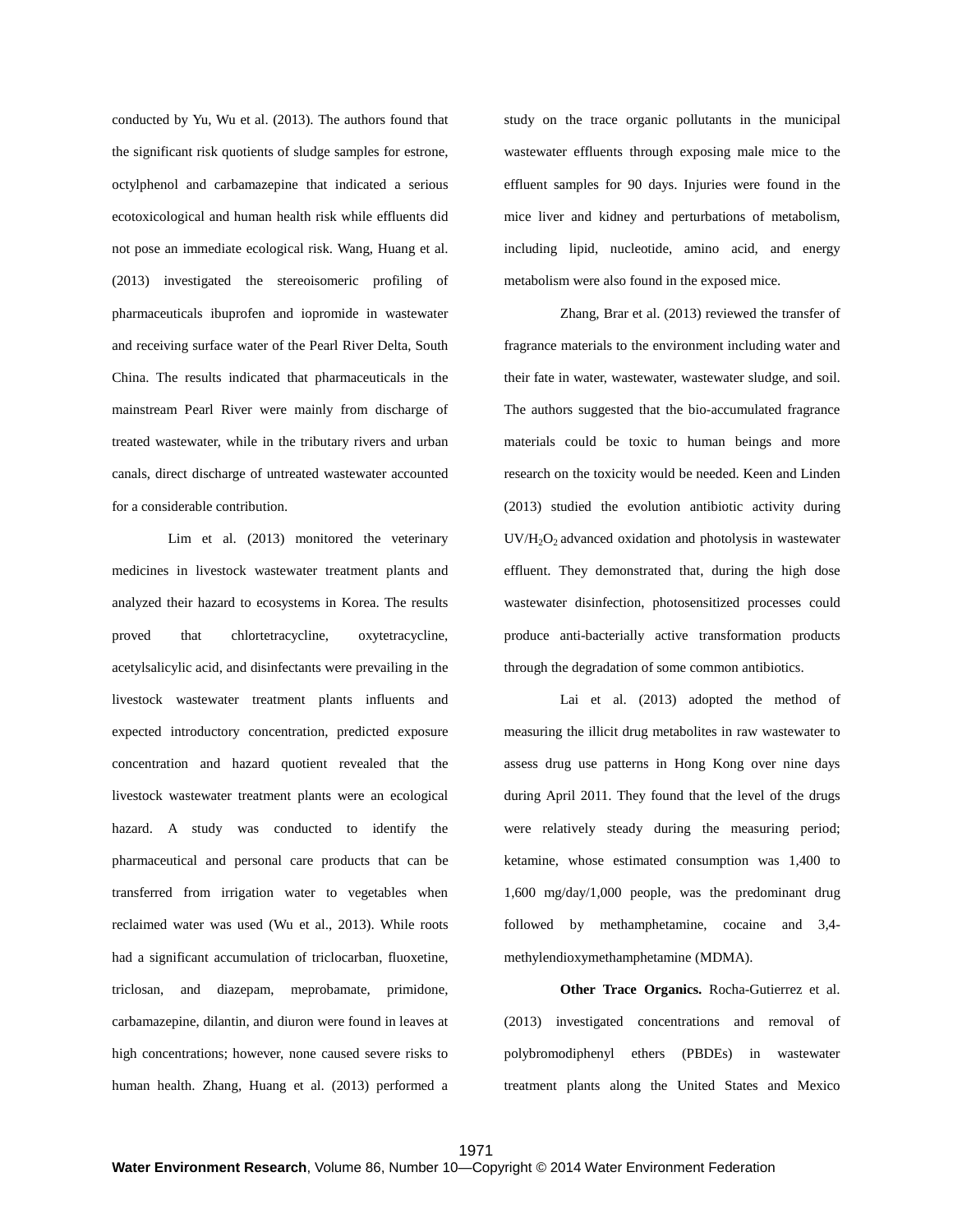border. Key findings of the study included, 1) BDE-47, BDE-99 and BDE-100 were the most dominant of the 27 PBDEs, 2) PBDEs concentrations ranged from 30.2 to 342 ng/L in influents, not detected to 209 ng/L in effluents, and not detected to 1,303 ng/g in sludge, 3) primary treatment removed 41% to 73% of PBDEs and secondary and tertiary treatment removed 84% to 100% of PBDEs and, 4) ambient temperature has no influence on the PBDEs concentrations.

Calderon-Preciado et al. (2013) assessed the organic microcontaminant levels in various crops irrigated with groundwater and reclaimed water, either secondary or tertiary effluent. Results showed that the microcontaminant content in lettuce, carrots, and green beans were as high as 571 ng/g (fresh weight) with tributyl phosphate and butylated hydroxyanisole being present at the highest concentrations. Li, Lv et al. (2013) analyzed the treatment effect of a treatment train consisting of coagulation, sedimentation, ozonation, biological sand filtration, and granular activated carbon on phthalic acid esters in secondary effluent of municipal wastewater treatment plant and estimated the health risk. They found that the quality of effluent met the requirement of the ornamental scenic environment water, and the health risks of dibutyl phthalate and diisooctyl phthalate in effluent were at the range of  $1.99 \times 10^{-12}$  to  $2.15 \times 10^{-12}$ /annum and  $1.48 \times 10^{-11}$  to  $1.85$  $\times$  10<sup>-11</sup>/annum, respectively, lower than the acceptable maximum risk level  $(1.0 \times 10^{-6}/$ annum).

**Genotoxicity.** Swaileh et al. (2013) applied randomly amplified polymorphic DNA to evaluate the potential genotoxicity of wastewater to albino rats. Results confirmed the genotoxicity of raw and treated wastewater in rats *in vivo*, which showed the treatment processes did not remove the mutagens present in raw wastewater completely. Yu, Dong et al. (2013) investigated the genotoxic activity of water samples extracted by diethyl ether from Songhua River in China. The samples analysis results indicated the genotoxic activity with a mutagenic potency, caused by 104 identified compounds in winter samples and 88 in summer samples. Vasquez et al. (2013) performed a chronic ecotoxicity assessment using representative bacteria of marine and terrestrial ecosystems and a cytostatic and genotoxic evaluation using hepatoma cell line. They found that UV irradiation in several treatment processes might produce genotoxic by products, thus in some related practical applications, the residence time during treatment should get more attention.

# **Microbial Hazards**

**Bacteria.** Petit et al. (2013) compared a panel of *Pseudomonas aeruginosa* strains isolated from wastewater treatment lagoons to evaluate the contribution of lagoon treatment to the dissemination of clinically relevant *P. aeruginosa*. The results indicated the ability of some genotypes to migrate and persist over time in wastewater treatment lagoons, and some matches to the communityacquired infections. Pitkanen (2013) reviewed the detection methods of *Campylobacter* spp. in drinking and environmental waters. Effectiveness of *Campylobacter* culturing is limited due to time-consuming steps, nonquantitative results, and limitation of culturable forms, and therefore molecular methods, such as quantitative polymerase chain reaction (qPCR), isothermal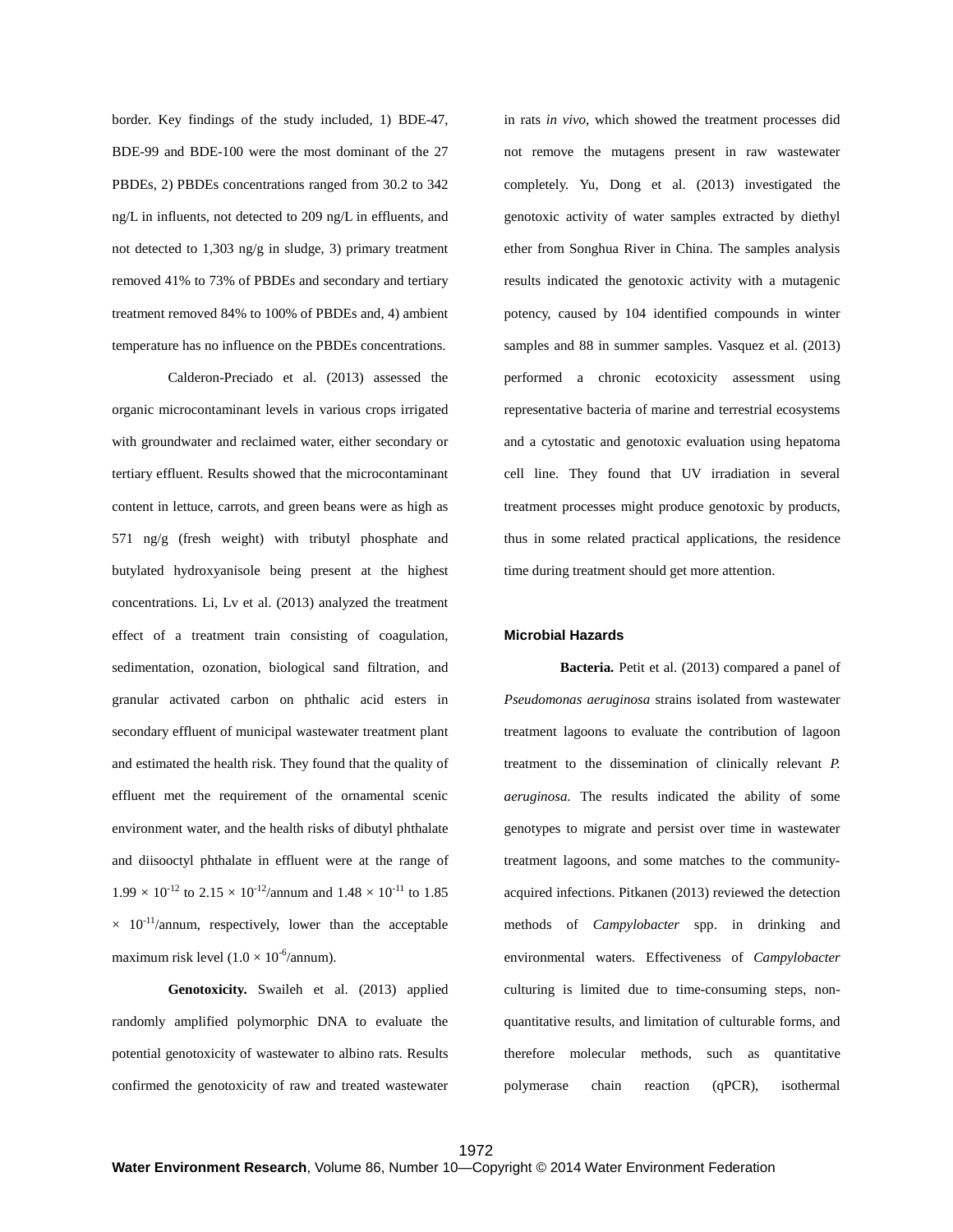amplification and high-throughput sequencing, are promoted to develop for environmental *Campylobacter* research. Schets et al. (2013) investigated the occurrence of *Coxiella burnetii* at sewage water treatment plants in the Netherlands which might have caused a health risk of Qfever for workers or neighboring residents during 2007 and 2010. However, low levels of *C. burnetti* DNA found in the wastewater during the decline of the Q fever outbreak in 2011 showed a low health risk for human beings.

Ibekwe et al. (2013) applied 454 high-throughput pyrosequencing to identify pathogenic bacteria's DNA sequences with the samples of mixed urban watershed, including surface water, and sediment collected from 19 sites. The highest number of potential pathogens was found in urban runoff water (7.94%), followed by agricultural runoff sediment (6.52%), and park sediment (6.00%). Igbinosa et al. (2013) performed a study on the detection and distribution of putative virulence associated genes in *Aeromonas* species from Kat River and Fort Beaufort wastewater treatment plant in the Eastern Cape Province of South Africa. They found that virulence genes were distributed as follows: in freshwater, lip (67%), aer (43%), alt (33%), fla (62%), ast (10%), and hlyA (86%); in wastewater, lip (92%), aer (21%), alt (54%), fla (83%), ast (29%), and hlyA (88%). McLellan et al. (2013) characterized microbial communities in the wastewater treatment plant influent samples from 12 cities in the United States to reflect the distribution of human fecal Lachnospiraceae across the country. Their result suggested that a microbial indicator based on *Blautia* spp. might have the capacity to discriminate between different fecal

pollution sources to improve the environmental and public health.

A study on human bacterial pathogens in two wastewater treatment plants in Hong Kong by a highthroughput shotgun sequencing technique was conducted by Cai and Zhang (2013). The authors found that pathogenic bacteria made up 0.06% to 3.2% of total bacteria population, which were detected in both activated sludge and effluent and that *Mycobacterium tuberculosis*like species were possibly another threat to human health. Zhang, Wang et al. (2013) investigated the distribution of *Salmonella* spp. and proportion of *Salmonella typhi* in both raw and treated wastewater. The results indicated that *Salmonella* spp. was detective at a level of ranging from  $10<sup>3</sup>$  to  $10<sup>6</sup>$  copies per 100 mL where less than 5% were *S*. *typhi*, and *S. typhi* were decreased by 1 log unit and 0.5 log units, respectively, through municipal wastewater treatment process.

In order to understand the risks of chlorination arising from the potential selection of pathogenic bacteria, Li, Zhen et al. (2013) investigated the inactivation, reactivation, and regrowth rates of indigenous bacteria in reclaimed water after chlorine disinfection of a municipal wastewater treatment plant. The results showed that the chlorination induced the selection of chlorine-resistant pathogenic bacteria, and the regrowth of pathogenic bacteria could impact public health via wastewater reuse.

**Antibiotic Resistant Bacteria.** Pruden et al. (2013) investigated management opportunities to reduce the release of antibiotics and antibiotic resistance determinants, aiming at extending the useful life span of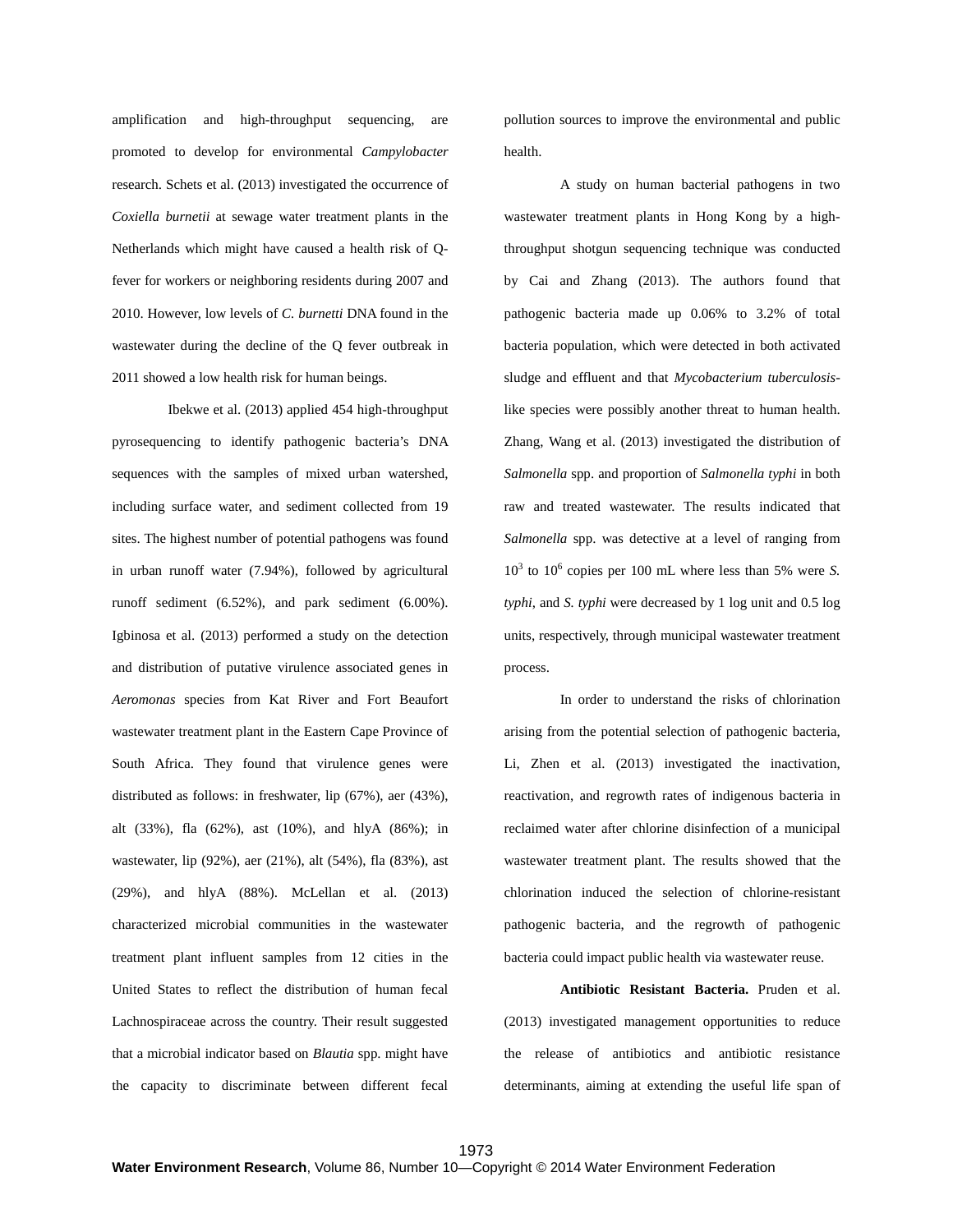current and future antibiotics. Nutrient management, runoff control, infrastructure upgrades, and communication to engage stakeholders and promote action were identified as effective options, of which most could be at little cost and some were interactive with current policies and goals. Reinthaler et al. (2013) compared antibiotic resistance patterns of *Escherichia coli* strains isolated from the environment (including sewage sludge) and from human patients in 2000 and 2009. The results showed both parallel and independent developments of resistance patterns in human and environmental sources, and multi-resistant *E*. *coli* strains isolated from both sources increased over time. Luczkiewicz et al. (2013) tested the sensitivity of *E. coli* and *Enterococcus* spp. isolated from a sewage treatment plant to erythromycin and to trimethoprim/ sulfamethoxazole respectively. In *Enterococcus* spp., erythromycin-resistance was prevalent with 41% of isolates, while in *E. coli*, sulfamethoxazole-resistant isolates established with a less amount of 11%. Chen and Zhang (2013) examined the occurrence and removal of several antibiotic resistance genes including four tetracycline resistance genes and two sulfonamide resistance genes in both municipal and rural wastewater treatment systems in eastern China. The analysis showed that antibiotic resistant genes were removed at one to three orders of magnitude in municipal wastewater treatment systems while a smaller removal was observed in rural wastewater treatment systems.

Bouki et al. (2013) reviewed the available data on the detection and fate of antibiotic resistant bacteria in wastewater treatment plants. The results revealed that

antibiotic resistant bacteria and genes had been widely detected in the raw and treated wastewater as well as in surface water and that wastewater treatment plants contributed to the widespread occurrences of antibiotic resistant bacteria. Rizzo et al. (2013) reviewed the existing understandings of the roles of urban wastewater treatment plants on the spread of antibiotic resistant bacteria and genes into the environment. Key findings of the review included, 1) advanced treatment technologies were considered to be a key method to control the antibiotic resistant bacteria spread into the environment, 2) risk assessment is needed to accurately estimate the acceptable antibiotic resistant bacteria level in treated effluents and, 3) factors and mechanisms driving development and selection of antibiotic resistance in biological treatment processes should be better understood. Marti et al. (2013) investigated the effect of the wastewater treatment plant discharges on the occurrence of antibiotic resistance genes, such as qnrS, bla TEM, bla CTX-M, and bla SHV, and bacterial community composition in a receiving river. Results suggested that the wastewater treatment plant effluents might have caused the prevalence of antibiotic resistance genes in the biofilm and sediments, and disturbed the bacterial communities in the receiving river.

Yang et al. (2013) performed a study focusing on the transfer of RP4 plasmid, which carries antibiotic resistance genes, among microbial communities in a membrane bioreactor. The activated sludge was found to have a transfer rate of  $2.76 \times 10^{-5}$  per recipient, which was faster than those in wastewater and bacterial sludge reported earlier, and posed a threat to human health. Zhang,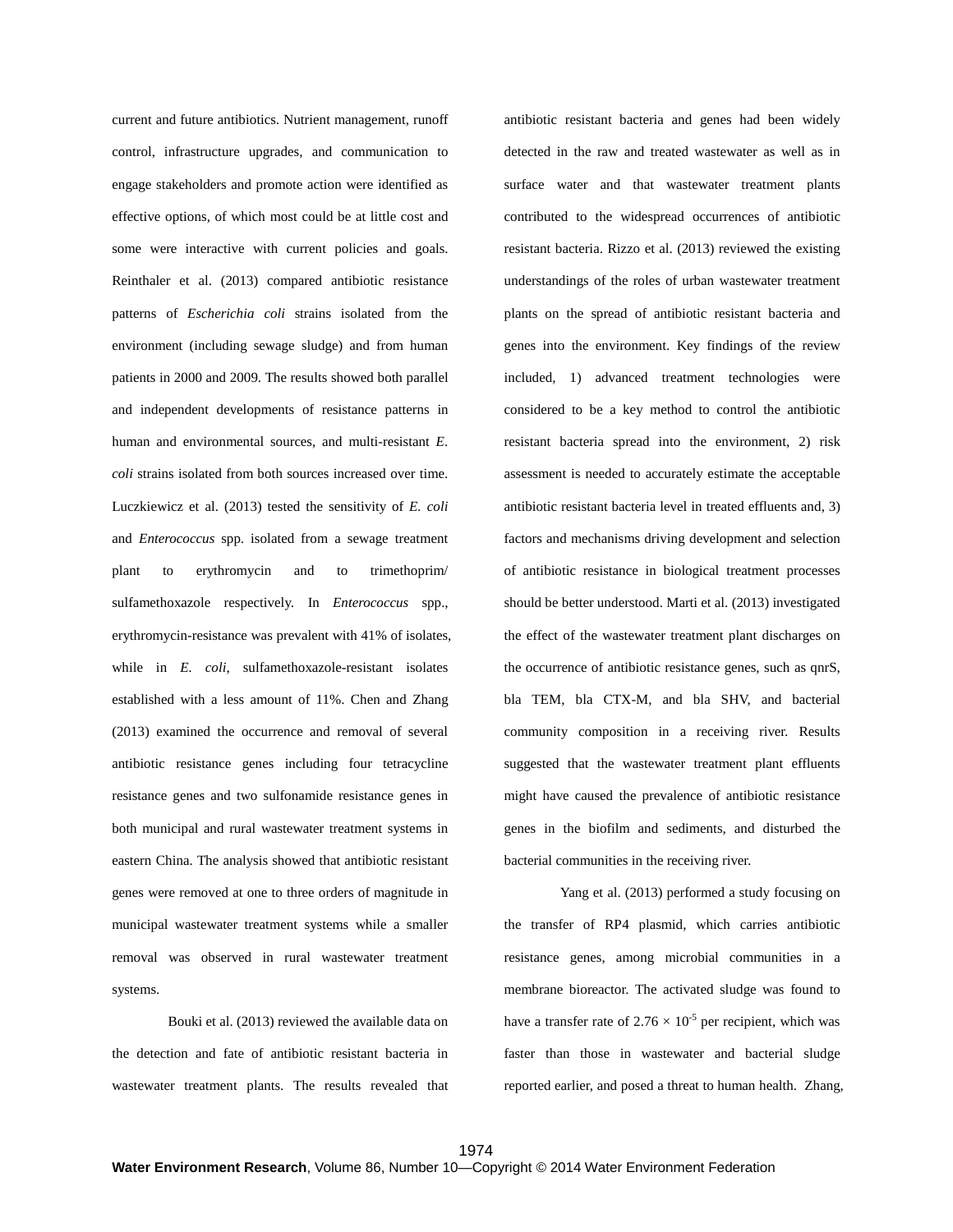Lv et al. (2013) examined the occurrence and variations of antibiotic resistance genes in the Jiulong River, China, based on 16 comprehensive samples during both low and high flow periods. Nine antibiotic resistance gene families were detected, which could possibly have originated from sewage discharge along the river.

In order to evaluate the long-term effects of antibiotic exposure on soil microbial populations, Topp et al. (2013) established a series of field plots in 1999 and applied a mixture of sulfamethazine, tylosin, and chlortetracycline to the plots. The authors found that accelerated biodegradation of antibiotics in the soil matrices would have weaken environmental exposure to antibiotics, and suggested more investigations in latent risks of antibiotic resistance development in the environmental matrices. Schreiber and Kistemann (2013) studied the occurrence of antibiotic resistance among autochthonous aquatic environmental bacteria in the catchment area of the River Swist in Germany and focused on the resistance of environmental Rhodospirillaceae to antibiotics used in human medicine. They found that the detected resistances were developed rather than inherent.

Guo et al. (2013) performed research about the microbial selectivity of UV treatment on antibiotic-resistant heterotrophic bacteria in secondary effluents of a municipal wastewater treatment plant. The results indicated that UV disinfection led to augmentation of bacteria with resistance to sulfadiazine, vancomycin, rifampicin, tetracycline and chloramphenicol, while the proportions of cephalexin-, erythromycin-, gentamicin- and ciprofloxacin-resistance bacteria in the wastewater decreased. Korzeniewska and

Harnisz (2013) investigated the possible presence of extended-spectrum-beta-lactamase (ESBL)-positive Enterobacteriaceae in municipal sewage and their emission to the ambient air and the river receiving effluent from the wastewater treatment plant. They concluded that the municipal sewage may be a reservoir of antibiotic-resistant microorganisms and plasmid-mediated antibiotic resistance genes despite the treatment.

Varela and Manaia (2013) reviewed the human health implications of clinically relevant bacteria in wastewater habitats. They found that the treatment processes might fail to remove the antibiotic resistant bacteria, genes encoding virulence or antimicrobial resistance efficiently, which revealed the necessity of more detailed research on the long-term effects of wastewater discharges, especially wastewater reuse.

**Parasites.** A study was conducted by monitoring the occurrence of *Giardia* cysts at multiple stages of a wastewater treatment plant in Hamburg, Germany (Ajonina et al., 2013). Key findings included *Giardia* cysts occurred in all sampled stages at concentrations ranging from 50 to 7,548 cysts/L, the treatment plant had an overall removal efficiency of 78% of cysts, and the cysts prevailed most, in both influents and effluents, during fall and winter. Willis et al. (2013) reviewed the historical and present occurrence of *Cryptosporidium* and *Giardia* in shellfish in various water bodies throughout Canada. The authors identified human sewage overflow as one of the contamination sources and pointed out current monitoring and depuration standards should be improved to effectively eliminate the risks caused by harmful protozoan parasites.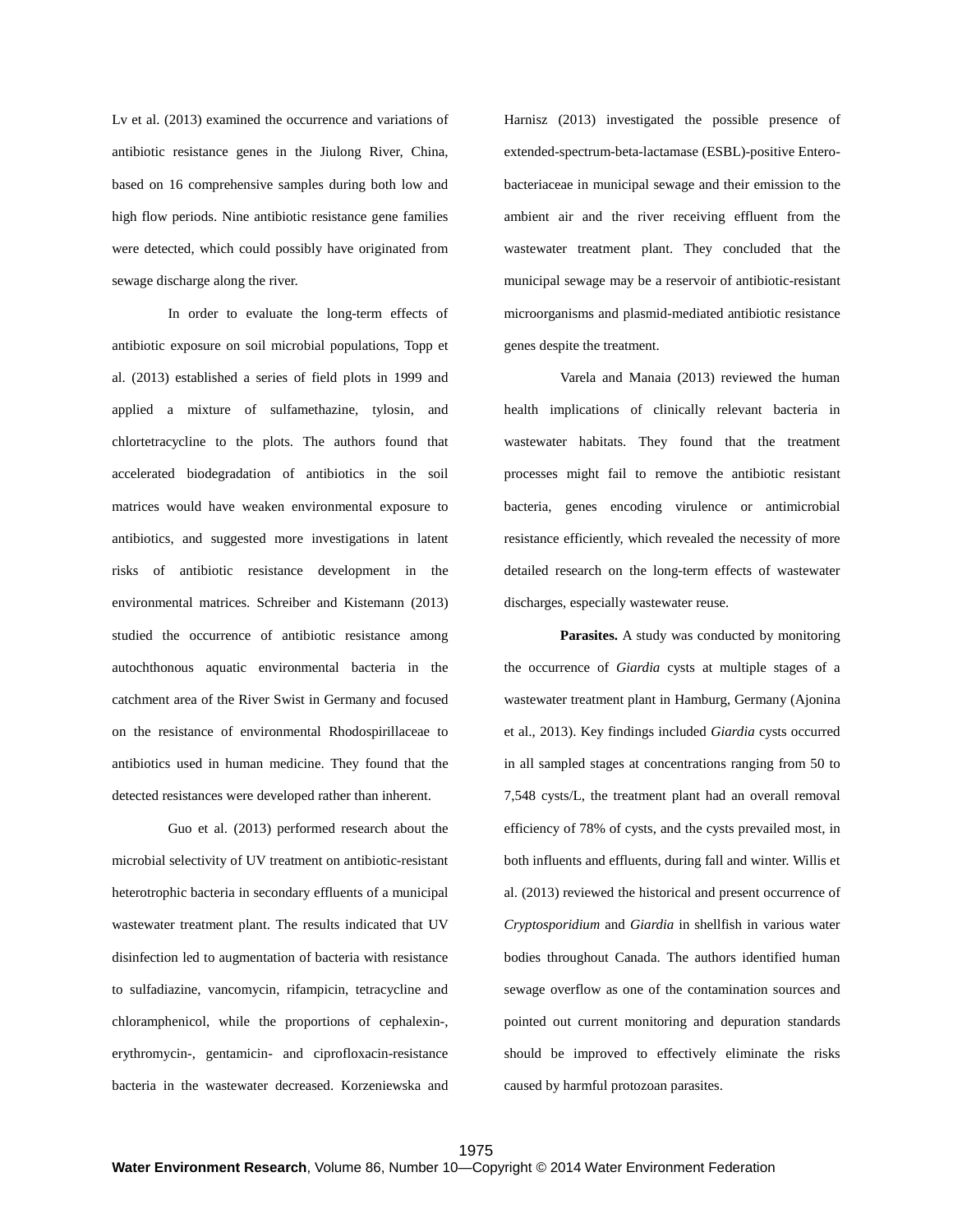Hachich et al. (2013) conducted a study on analyzing enteroviruses, protozoa, and viable *Ascaris* sp. eggs in 24 raw and 24 treated effluents from four wastewater treatment plants in Sao Paulo State, Brazil. They concluded that quantitative microbial risk assessment studies should be conducted to establish pathogen quantitative criteria for a future Brazilian regulation for water reuse. Verbyla et al. (2013a) conducted a study about *Taenia* eggs in a stabilization pond system with poor hydraulics with concerns for human cysticercosis by comparing the removal of *Taenia* and *Ascaris* eggs in a wastewater stabilization pond system consisting of three ponds in series using computational fluid dynamic modeling. They indicated that the theoretical hydraulic retention time of a pond is not always a good substitute for helminth egg removal.

Tonani et al. (2013) analyzed the persistence of *Giardia*, *Cryptosporidium*, rotavirus, and adenovirus in treated sewage in Sao Paulo State, Brazil. They found a remarkable decrease in the concentrations of *Giardia*, rotavirus and adenovirus ( $p < 0.05$ ) and a tendency of decrease in the concentration of *Cryptosporidium* densities, without statistical significance. Although their concentrations decreased after the sewage treatment, the residual loads observed in treated sewage could reach the watercourses, which may cause a public health risk. Moon et al. (2013) described the first outbreak of cryptosporidiosis in Seoul, Korea. They found the drinking water was contaminated with *Cryptosporidium parvum* and that a possible contamination source was a sewage leak from old sewer pipelines.

**Viruses.** A 2011-2012 report was published on the acute flaccid paralysis surveillance performance indicators supplemented by sewage sample testing, which is a part of the Global Polio Eradication Initiative established by the World Health Assembly (Anon, 2013). Among 19 countries affected by polio, 12 and 13 countries met national performance indicator targets for the years of 2011 and 2012, respectively, and seven and nine countries had 80% or more of the population living in areas meeting the performance indicators in 2011 and 2012, respectively. Hovi et al. (2013) conducted a study on the characteristics of an environmentally monitored prolonged type 2 vaccine derived poliovirus shedding episode that stopped without interference. They found that individuals with prolonged poliovirus infection are not as rare as suggested by the studies on immune deficient patients known to the health care systems, and genetic divergence of vaccine derived poliovirus strains may remain extensive during year's long replication in humans. Klement et al. (2013) reported the outcome of an 11-year program monitoring sewage water and acute flaccid paralysis cases as part of the World Health Organization strategy for polio eradication in the Slovak Republic from 2001 to 2011. The detection of poliovirus in the study area declined from 66% to 30% during 2001 and 2005 and then diminished thereafter.

Lodder, Rutjes et al. (2013) performed a molecular analysis of Aichi virus in sewage and surface water from 1987 to 2000 and from 2009 to 2012 in Netherlands. Their data showed that Aichi virus had been spreading and genotype B dominated in the Netherlands. Lodder, Wuite et al. (2013) studied the human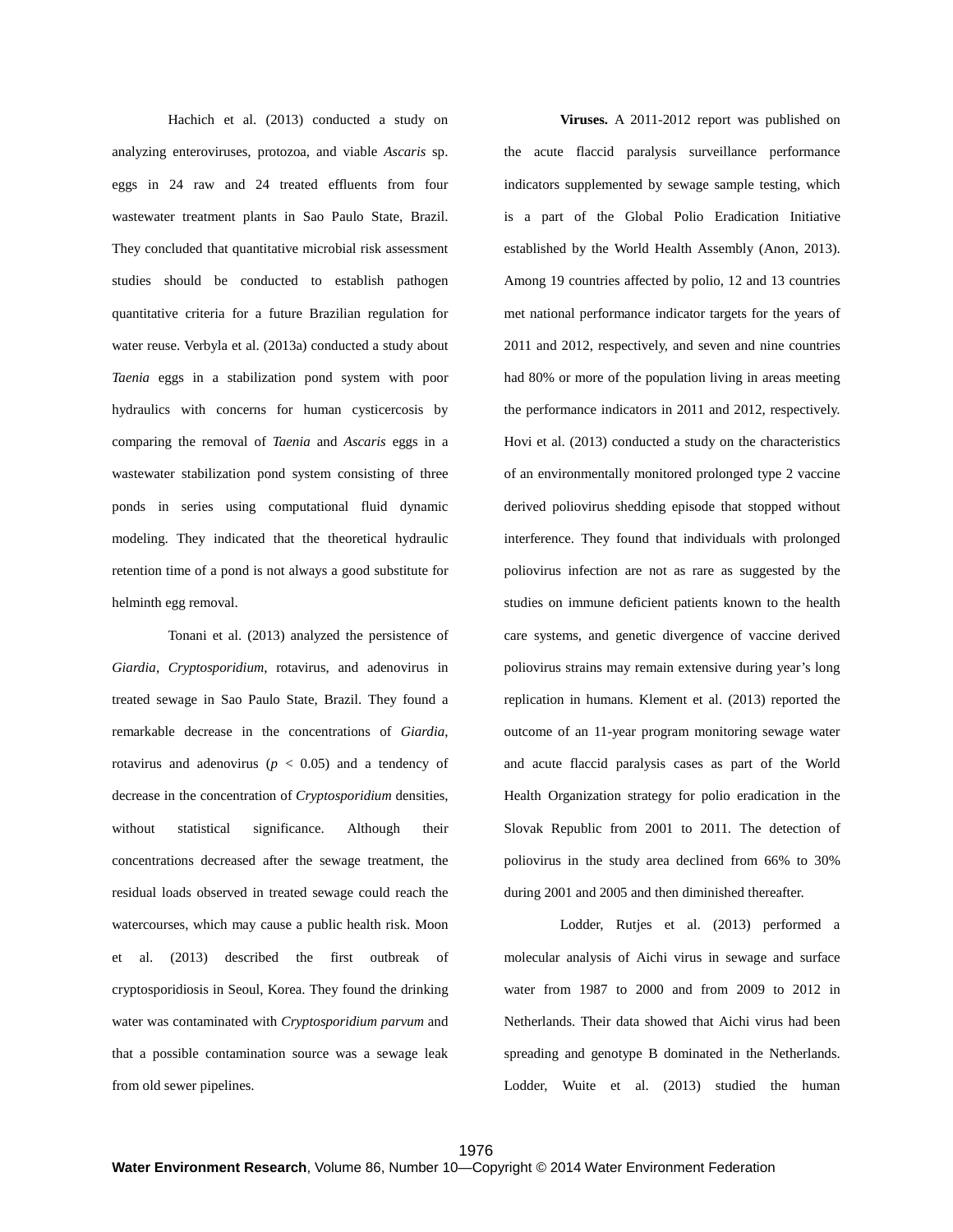parechoviruses by an environmental surveillance program including the molecular analyses of sewage samples collected from 15 different locations, including schools and municipalities in the Netherlands. The parechoviruses spreading in the studied population were reaching a higher level than an estimated value, suggesting the infection had gone beyond younger school children. Pellegrinelli et al. (2013) carried out a study of environmental surveillance of culturable human enteroviruses in Milan, Italy, from 2006 to 2010, by isolation of poliovirus and nonpolio enteroviruses from 321 wastewater samples collected from three wastewater treatment plants. Culturable human enteroviruses were isolated from 80% of samples; of which all belonged to the human enterovirus-B group and coxsachievirus type B5 and echovirus 6 were circulating most intensely, while coxsachievirus type B4 was predominant in 2010.

Pereira et al. (2013) performed a cross-sectional study on the prevalence of hepatitis C virus in the urban population of Brazil. They found that the lack of sewage disposal was one of the important risk factors associated with hepatitis C virus infections. Yugo and Meng (2013) reviewed the hepatitis E virus transmission from various environmental sources. Infectious hepatitis E virus was found in sewage water and partially treated water, as well as animal feces, contaminated shellfish and produce. Masclaux et al. (2013) investigated the occurrence of hepatitis E virus, human adenovirus-40, norovirus genogroup II, and porcine adenovirus in the influent and effluent from wastewater treatment plants in Switzerland. The authors found the possible environmental circulation of certain hepatitis E virus genotypes in the region.

Rodriguez et al. (2013) developed and calibrated an infectivity assay incorporating cell culture and real-time polymerase chain reaction (RT-PCR) for rapid detection and semi-quantification of human adenovirus in sewage. They observed a linear relationship between viral mRNA concentrations and infectious units of  $10<sup>7</sup>$  to  $10<sup>1</sup>$  infectious units per assay, and estimated human adenoviruses concentrations in sewage samples ranging from  $10^2$  to  $10^3$ mRNA-infectious units/L, of which most were from human adenovirus species F. Haramoto et al. (2013) examined the prevalence and genetic diversity of klassevirus in wastewater in Japan using RT-PCR. More klassevirus was found in raw sewage (50%) than secondary effluent (29%). The authors found the high nucleotide sequence similarities of 94.7% to 100% and 93.2% to 100% in the 2C and 3D regions, respectively, representing the presence of a single klassevirus strain. Human caliciviruses in wastewater from various sized communities in five provinces of South Africa were investigated by Murray et al. (2013a). They found many norovirus and sapovirus genotypes in wastewater, showing a high genetic diversity of caliciviruses in South Africa. Murray et al. (2013b) employed the competitive internal amplification control to detect sapoviruses in wastewater in South Africa. Their result revealed that sapoviruses existed at high concentrations in wastewaters in certain provinces of South Africa, indicating the widespread occurrence of potentially hazardous sapoviruses in the region.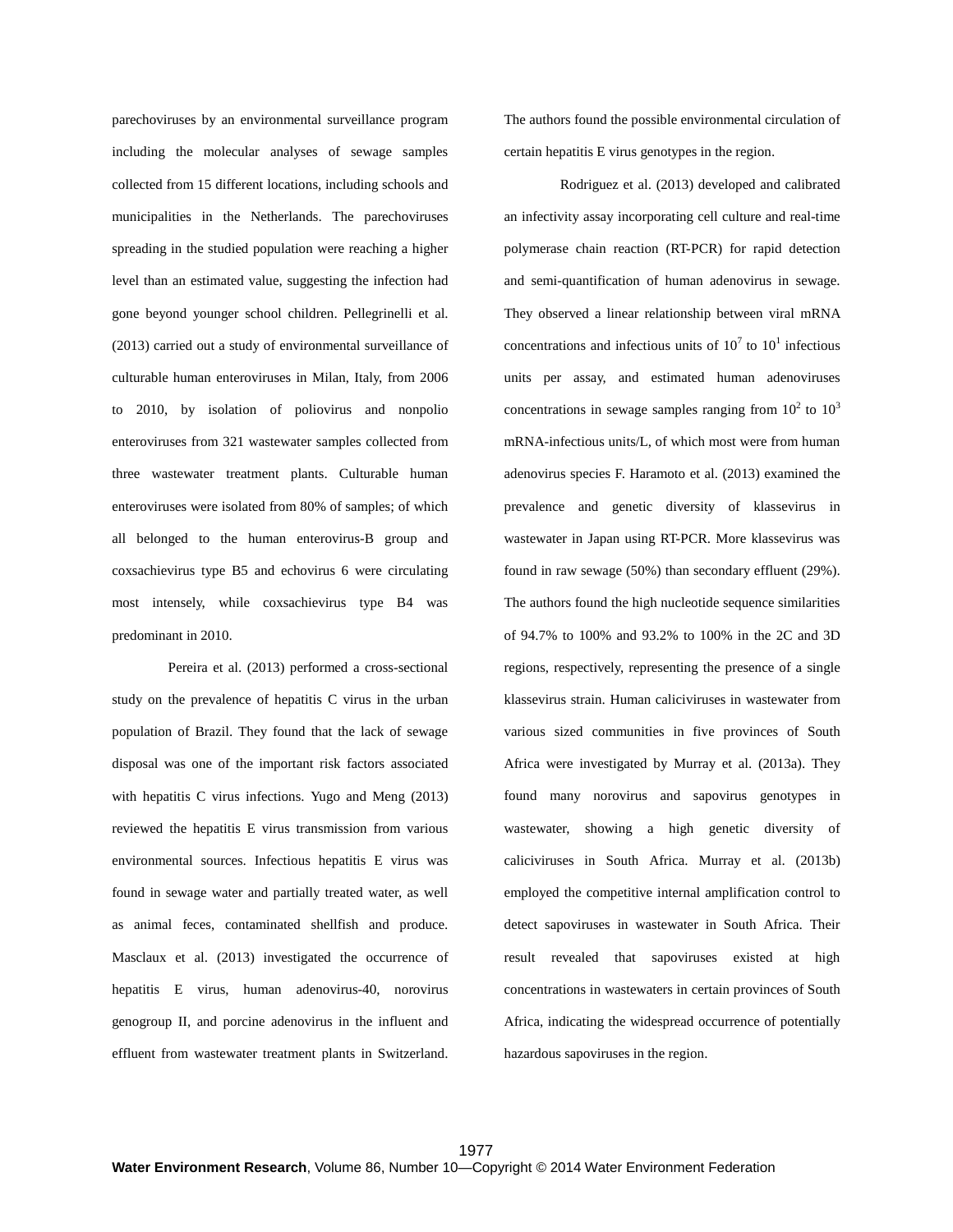Fumian et al. (2013) performed a study on DNA and RNA virus levels in wastewater samples from Rio de Janeiro, Brazil. All influent samples were found to contain human adenovirus and polyomavirus JC with a level ranging from  $10^6$  to  $10^5$  genome copies per liter and a high level of rotavirus species A was disseminated widely. Hewitt et al. (2013) evaluated human adenovirus and human polyomavirus as the indicators of human sewage contamination in the aquatic environment using qPCR assays. They found that detecting human adenovirus and human polyomavirus by qPCR was appropriate for evaluating water quality and that their detection can aid in regulating pollution sources, thus providing useful information for health risk assessments.

Wong et al. (2013) characterized human enteric viruses in community wastewaters through cell culture, combined with multiple target microarrays and PCR assays. The study showed that key viral pathogens were detected more frequently during winter than summer and RNA viruses including astroviruses and enteroviruses were found more than DNA viruses which consisted of adenoviruses, particularly type 41 and BK polyomavirus.

# **Wastewater Reuse**

**Agricultural Reuse.** Aiello et al. (2013) assessed the health risk associated with the agricultural reuse of treated municipal wastewater in eastern Sicily, Italy. An experiment spanning from 2004 to 2009 indicated the achievement of a median infection risk of rotavirus, *Campylobacter*, and *Cryptosporidium* for lettuce irrigation under unrestricted irrigation approach with treated

wastewater from a constructed wetland system. Amin et al. (2013) studied the accumulation of heavy metals (Cu, Ni, Zn, Cr, Fe, Mn, Co, and Pb) green vegetables grown on wastewater irrigated soil in Mardan, Pakistan. Manganese was found to be accumulated in the edible parts of onions *Allium cepa* at 28.05 mg/kg, and accumulation of all other tested metals were found to be significantly higher in the wastewater irrigated vegetables than in the well water irrigated ones and published permissible limits, revealing that consumers of vegetables irrigated with wastewater may ingest excessive heavy metals resulting in high risk of health problems. Zhang, Luo et al. (2013) studied the pollutant partitioning in the soil influenced by two pollution sources including wastewater irrigation and smelter dust. With a soil size fraction of 1 µm or less, a higher metals enrichment factor associated with wastewater irrigation was observed, indicating potential human health risk.

Arunakumara et al. (2013) reviewed that currently reported major anthropogenic sources of metal contamination, such as agrochemicals, wastewater irrigation, sewage sludge application, livestock manures, mining and fly ash, in Asia. Despite the fact that the metal contents in rice grains were lower than most other parts of the plant and within the published permissible limits, this review suggested preventive and remedial measures be enforced due to a higher potential of human exposure to heavy metals via the consumption of rice. Avci (2013) reviewed heavy metals concentrations in crops irrigated with municipal and industrial wastewater and associated human health risks in Gaziantep, Turkey. Heavy metals concentration in both soils and plants were verified to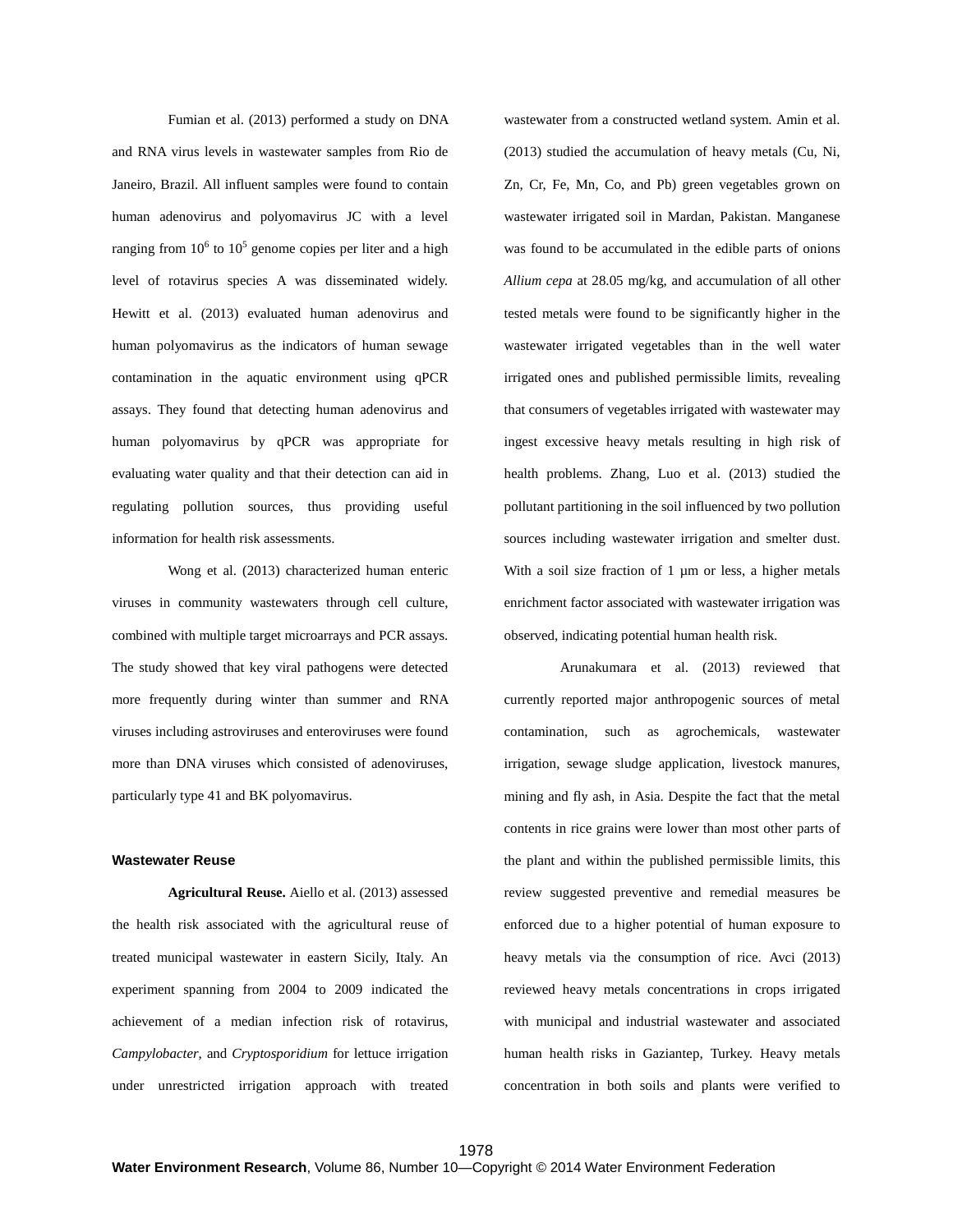excess recommended maximum tolerable levels, and further research on metal bioaccumulation, chemical speciation, and the impacts on human health was suggested as the conclusion of this review. Avci and Deveci (2013) analyzed trace elements concentrations in edible portions of several plants grown in wastewater irrigated soils, and found 0.03 to 0.66 mg Co/kg, 0.1 to 3.2 mg Mo/kg, and 8 to 148 mg Zn/kg in corn, mint and vegetables, and 0.01 to 0.05 mg Cd/kg, 2.0 to 5.5 mg Cr/kg, 6 to 47 mg Cu/kg, 0.6 to 6.7 mg Ni/kg, and 0.2 to 3.5 mg Pb/kg in corn and mint. It was concluded that metals high bioaccumulation in plants and animals were caused by anthropogenic activities like wastewater irrigation, in addition to the regional geochemistry in Gaziantep, Turkey. Ul Hassan et al. (2013) assessed the accumulation of heavy metals in wheat plants irrigated with contaminated wastewater. They found that the concentrations of most of the metals were detected above the threshold limits for irrigation water and food set by international regulations, with a decreasing order of Zn>Fe>Mn>Cu>Pb>Cd>Ni>Cr in samples from the areas irrigated using municipal wastewater. Grains were found to accumulate in chromium, nickel, and iron, which exceeded recommended the dietary limits.

Zhang, Yang et al. (2013) assessed the concentrations and health risk of 16 polycyclic aromatic hydrocarbons (PAHs) in soil profiles in a wastewater irrigation area in Hunpu, China. Most of the PAHs in the bottom soil layer were from wastewater and petroleum production and the total PAHs concentrations varied between 7.88 and 2,231 µg/kg, in which phenanthrene was the most prevailing compound. Su et al. (2013) investigated the areas that had experienced nitrate pollution and assessed the health risk of nitrate contamination in groundwater in northeast China. The results revealed that these areas practicing agricultural sewage irrigation had high health risks and children's health risks were stronger than those of adults.

Baghapour et al. (2013) measured 20 physicochemical and three microbial parameters of Shiraz wastewater treatment plant effluent, Iran, and used Canadian Water Quality Index to evaluate the effluent quality for irrigation purpose. The results indicated the physicochemical effluent quality (index of 87 in warm and cold months, and 85 for all seasons) meets the standards for irrigation, but if fecal coliform, helminthes egg, and total coliform were applied to the index value, the effluent quality could barely acceptable for irrigation (index of 67 in warm and cold months, and 64 for all seasons). Pavione et al. (2013) used a quantitative microbial risk assessment model to estimate infection risks associated with consumption of raw crops irrigated with waste stabilization pond effluents. Irrigation with effluents containing  $10<sup>3</sup>$  to 10<sup>4</sup> *E. coli* per 100 mL caused rotavirus infection risks of  $10^{-3}$  per person per year in low-growing crops and  $10^{-4}$  per person per year in high-growing crops, and the risk estimates were highly affected by effluent quality and pathogens reduction before consumption of crops. Silverman et al. (2013) sampled and analyzed wastewater samples for quantification of human norovirus GII, human adenovirus and fecal indicator organisms in Accra, Ghana where untreated wastewater is used for irrigation. *E. coli* concentrations exceeding limits of the World Health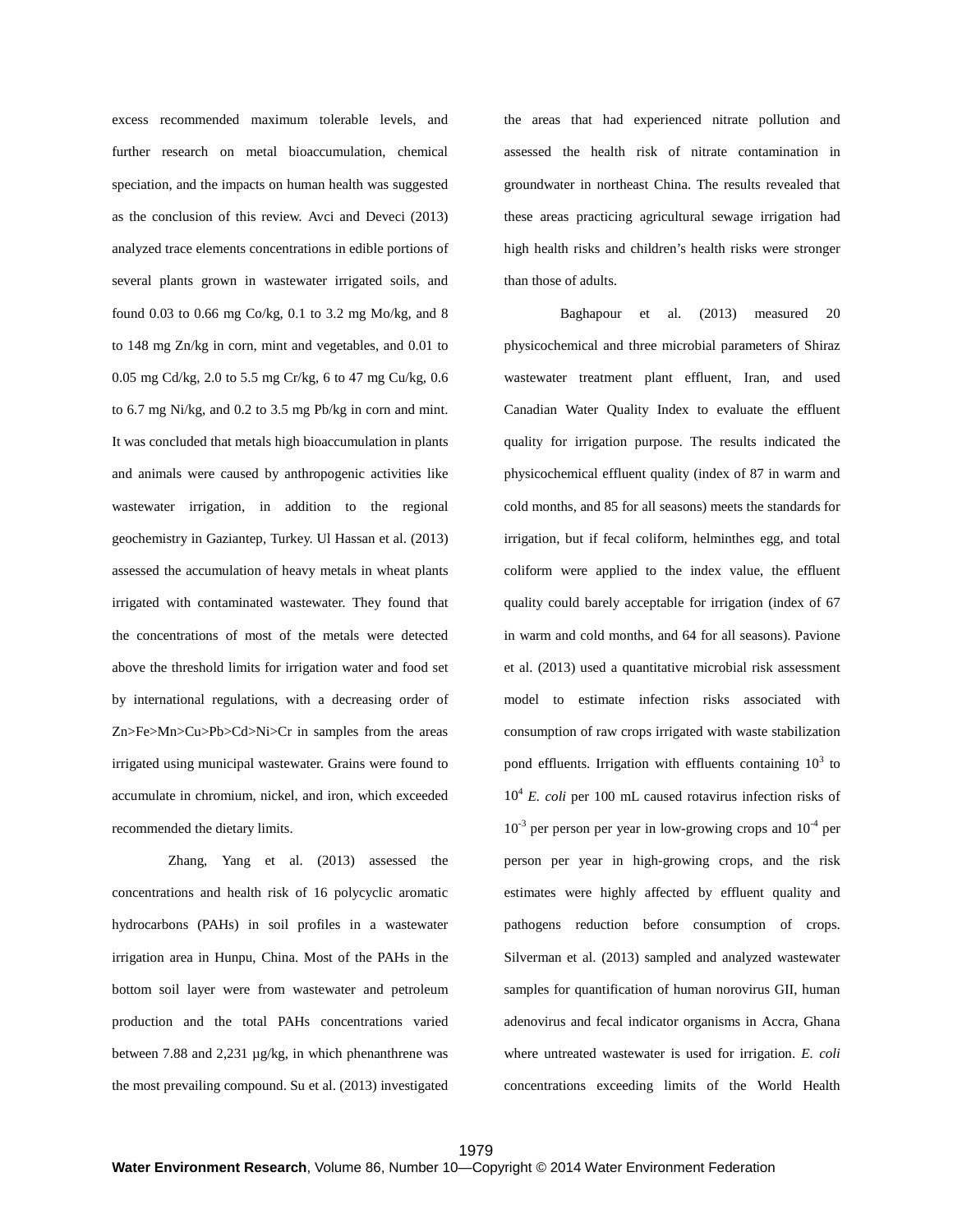Organization in all samples and human viruses detected in 16 out of 20 samples suggested that wastewater should not be reused in agriculture.

Pham-Duc et al. (2013) statistically studied the risk of helminth infections associated with the agricultural use of wastewater and human excreta in Hanam province, Vietnam. The results revealed that close contact with wastewater polluted Nhue River water increased the risk of *Ascaris lumbricoides* infections, the use of human excreta for fertilizer increased the risk of *Trichuris trichiura* infections, and people performing agricultural activities with lower educational level also presented higher risk of helminth infections. The effects of wastewater irrigation on soil and crop were assessed by Castro et al. (2013). Growth parameters including dry and fresh weights, average height and diameter were found to be higher with treated wastewater irrigation and pathogenic microorganisms were present in both plants and soil in two plots.

The effect of wastewater irrigation on soil structural and chemical behaviors was assessed by Dakoure et al. (2013) in a case study at a sewage treatment plant in Kossodo, Ouagadougou, Burkina Faso. Soil structural damages and black alkali formation at the surface were observed on the soil irrigated with wastewater. Forslund et al. (2013) investigated *E. coli* and helminth eggs in the treated wastewater, soil irrigated with the treated wastewater, and processing tomatoes on the soil in Italy. The tomatoes and soil showed no detection of *E. coli* and low concentration of *E. coli* as 95 cfu/g, respectively, but accidental soil ingestion even irrigated with free of *E. coli* water was found to pose a health risk. Son et al. (2013) conducted a literature review on microbial and toxic chemical risk analysis procedure to evaluate the rice paddy fields irrigated with reclaimed wastewater in South Korea.

**Miscellaneous.** Faul et al. (2013) examined several important parameters for both sewage and reclaimed drinking water at the Gammams Sewage Treatment Plant, Namibia, including estradiol, estrone, testosterone, acetylcholinesterase inhibition, cytotoxicity, and inflammatory activity. The results showed that all of the parameters were non-detective after treatment. Agidi et al. (2013) used human-specific immunomagnetic separation/adenosine triphosphate bioluminescence (IMS/ATP) for the first time to test fecal contaminants (*Bacteroides fragilis*, *E. coli*, and *Enterococcus* spp.) for the reclaimed wastewater of on-site wastewater treatment and reuse systems. The test results were found to be correlated with qPCR and were also validated with culturebased methods, revealing that the newly developed IMS/ATP was a timely and cost-effective way to detect fecal pollutants in wastewater prior to reuse. Agullo-Barcelo et al. (2013) studied the use of *E. coli*, somatic coliphages and spores of sulfite-reducing clostridia as alternative indicators for monitoring *Cryptosporidium* total or infectious oocysts in reclaimed water. Analytical results showed that *E. coli* was not useful to predict presence/absence of *Cryptosporidium* infectious oocysts unless somatic coliphages data were used together, and spores of sulfite-reducing clostridia showed high correlation values with *Cryptosporidium* total oocysts. A quantitative study on the antibiotic resistance genes occurrence in three recycled water distribution systems in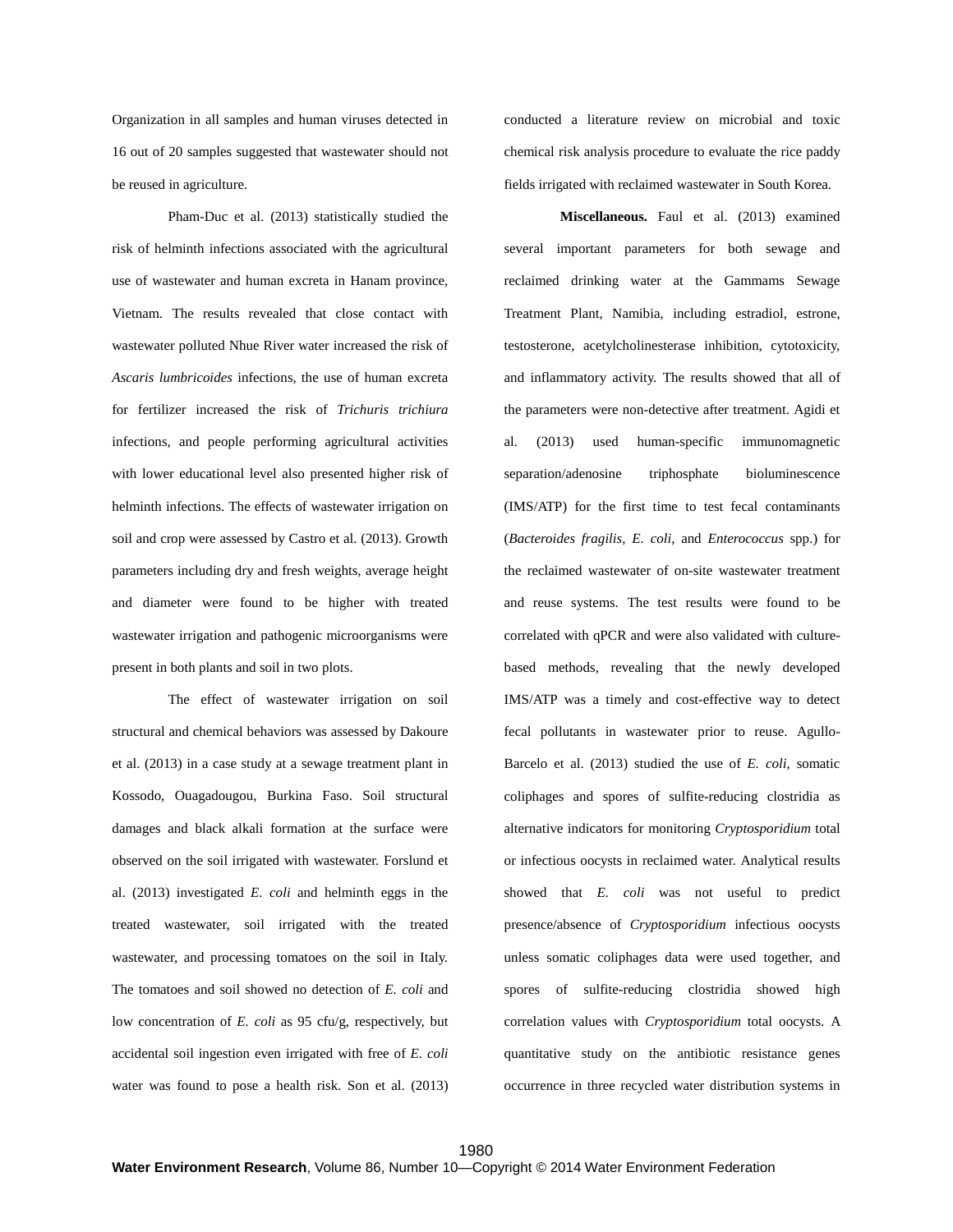the western United States was conducted by Fahrenfeld et al. (2013). Multiple antibiotic resistance genes, along with two pathogens, namely, Lmip and gadAB genes, were found in the distribution and one kind of antibiotic resistance genes with resistance to sulfonamides showed an increased level in soil with continuous recycled water irrigation.

### **Wastewater Treatment Plants**

Li, Han et al. (2013) investigated the airborne bacteria emissions from oxidation ditch with rotating aeration brushes at a municipal wastewater treatment plant in Beijing, China over a three-month period (April, May, and June). They found that the total microbial concentration, observed near the rotating brushes (from 931  $\pm$  129 to 3,952  $\pm$  730 cfu/m<sup>3</sup>), was highest in June with concentration decreasing as distance and height increased. Li, Yang et al. (2013) performed a study on the emission characteristics of microbial aerosols from the widely used municipal sewage treatment plants in Xi'an, China during summer using an Andersen six-stage impactor and the culture method to control the concentrations and size distributions of airborne viable bacteria, fungi, and actinomycetes. They concluded that airborne actinomycetes emitted from municipal sewage treatment plants might have a more important impact on public health and urban air quality than bacteria and fungi. Li, Zhang et al. (2013) conducted research about the dispersion and risk assessment of bacterial aerosols emitted from rotatingbrush aerator during summer in a wastewater treatment plant of Xi'an, China. They found that both mean bacterial

concentrations at ground level and the exposure hazard quotient decreased rapidly with downwind distance and that the inhalation route is the main exposure pathway of microbial aerosol intake for surrounding people. The health risks of microbial aerosols associated with rotating-brush aeration for children are much higher than those for adults. Malakootian et al. (2013) investigated the bacterial-aerosol emission from an activated sludge wastewater treatment plant with surface aerators from November 2009 to July 2010 and assessed the health effects among the plant's staff. The results proved that most workers from sewage treatment plant suffered with fatigue, dizziness, eye irritation and abdominal pain because of the bacterialaerosols.

### **Wastewater Disposal**

Angerville et al. (2013) developed a specific ecotoxicological risk assessment methodology for the management of discharge of combined sewer overflows in peri-urban rivers. The methodology was adapted to a river assessment, showing the water column has moderate risk to organisms, and benthic and hyporheic zones have a major risk for organisms. The assessment of heterotrophic bacteria resistant to tetracycline and ampicillin was conducted in the lower Hudson River Estuary in New York City (Young et al., 2013). The results indicated that the level of antibiotic-resistant bacteria were associated with the level of *Enterococcus*, which implied the contamination by the wet weather sewage overflow. Tetreault et al. (2013) performed a study on fish community responses to multiple municipal wastewater inputs in a watershed, aiming at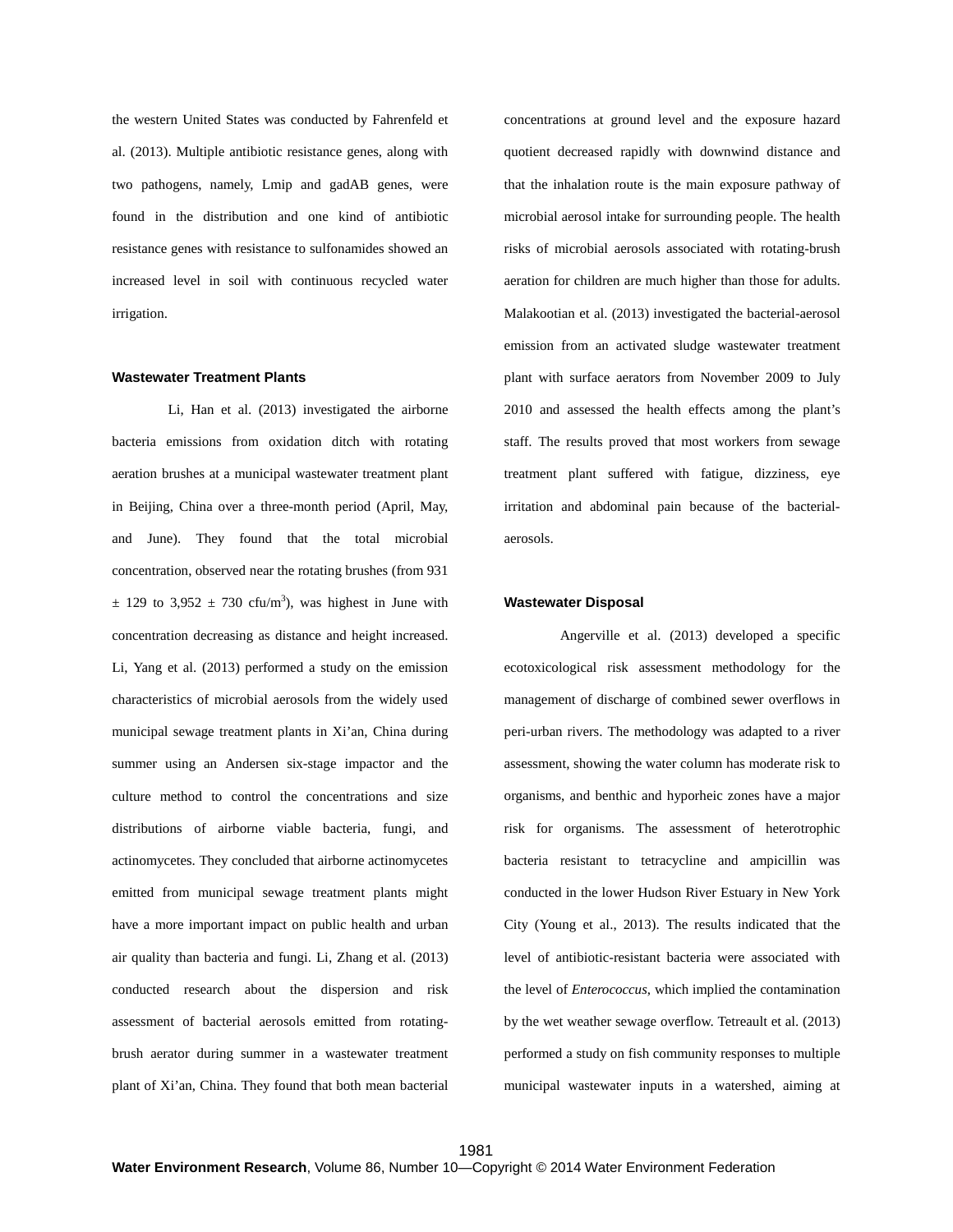assessing the potential cumulative impacts of municipal wastewater effluent discharges in the Grand River on the health status of a sentinel species and the fish community downstream of two municipal wastewater effluent discharges. They successfully demonstrated the cumulative impact of urban development, including multiple outfalls of treated wastewater effluents, on nutrients, pharmaceuticals and personal care products to aquatic systems.

Rouse (2013) surveyed the wastewater treatment facilities in the Federated States of Micronesia and revealed a lack of sustainability of the treatment systems that could result in environmental and public health problems. Key issues identified by the survey included, 1) lack of quantity and composition data of wastewater influent and quality data of treated effluent, 2) direct discharge of raw sewage into the ocean and inappropriate sludge handling practices, 3) lack of management of septic tanks and, 4) ineffective treatment solutions of wastewater from industrial and agricultural sources. Hardisty et al. (2013) studied the options for treatment and discharge of wastewater in regional Western Australia from the perspective of overall sustainability and social net benefit, during which six technical treatment-disposal options were evaluated at a test site, and all of them met the fundamental criterion of protecting human health. They revealed that moving from the identified socially optimal level of treatment to tertiary levels of treatment would lead to a net loss of society equivalent to several hundred million dollars.

Salama et al. (2013) characterized the raw sewage from the city of El Jadida, Morocco with respect to physicochemical and bacteriological parameters. The analysis showed significant environmental and public health risks associated with the untreated wastewater disposal into the ocean, including 588 to 805 mg/L of fiveday biological oxygen demand, 691 to 1,512 mg/L of chemical oxygen demand, 524 to 1,067 mg/L of suspended solids,  $2.80 \times 10^5$  to  $2.24 \times 10^6$  cfu/100 mL of fecal coliform,  $1.94 \times 10^5$  to  $4.04 \times 10^6$  cfu/100 mL of fecal staphylococci, and  $2.36 \times 10^5$  cfu/100 mL of the spore of sulfite-reducing anaerobes in the wastewater. Ye et al. (2013) conducted research to identify the possible sources of bacteria in the drinking water of ten rural districts in Beijing, China, where groundwater is used as a source water. It is found that the groundwater well locations that were adjacent to sewage ditches and polluting industries had elevated total bacterial counts and the north area of Beijing was determined as the most contaminated area with maximum levels of 88,000 cfu/mL of total bacterial counts, 1,600 MPN/100 mL of total coliforms, and 1,600 MPN/100 mL of *E. coli*.

**Impacts on Recreational Waters and Aquatic Organisms.** Eichmiller et al. (2013) conducted research on the distribution of genetic markers of fecal bacteria in a lake by analyzing water, sand, and sediment samples from a harbor site in Lake Superior, which accepted treated wastewater discharge, during warm months in 2010 and 2011. The results indicated sand and sediment potentially provided a reproducing place for genetic markers, especially Entero1 and AllBac. Hokajarvi et al. (2013) investigated the impact of thermo-tolerant *Campylobacter*  spp. and adenoviruses occurrences in Finnish bathing waters and treated sewage effluents originating from 17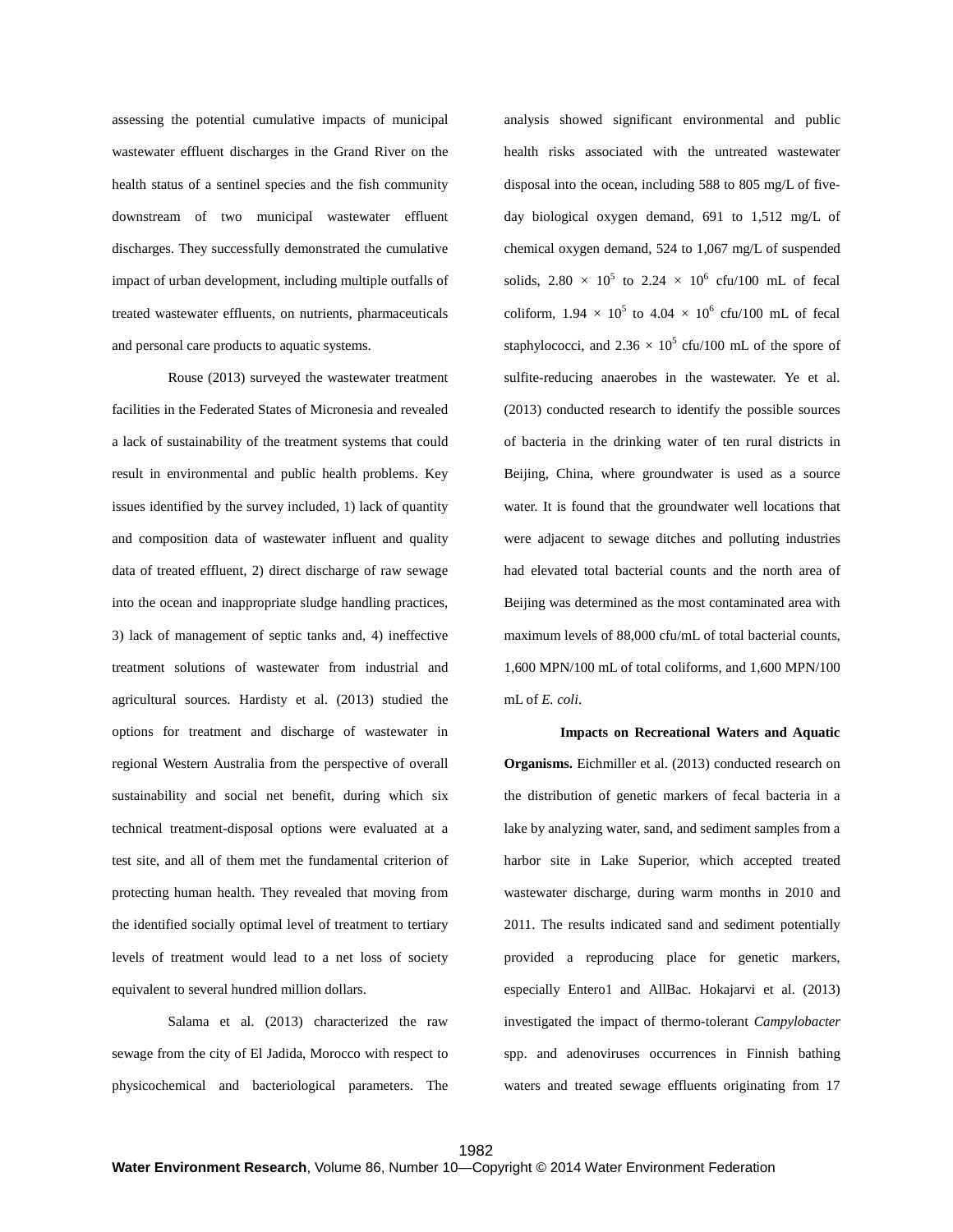locations in the summers of 2006 and 2007. The low water temperature in Finland might enhance the prevalence of *Campylobacter* in bathing waters. This study showed that the observed common existence of these pathogens in bathing waters and sewage effluents might cause a public health risk.

Uyaguari et al. (2013) performed research about the abundance of genetic agents, class 1-3 integrons in South Carolina estuarine ecosystems under high and low levels of anthropogenic influence, including sewage discharge, by comparing the distribution of three integron classes throughout a coastal estuarine ecosystem. They found that although all three integron classes were present, the relative abundance was different; with class 2 integrons considerably raised in areas of high anthropogenic input and class 1 integrons low input. Vidal-Dorsch et al. (2013) investigated the genomic and phenotypic response of hornyhead turbot exposed to municipal wastewater effluents. They observed the alteration in gene expression (versus controls) in fish exposed to both effluent types and found that although no concentration-dependent patterns of response to effluent exposure were detected, considerable spearman correlations were found between the expression of 22 genes and molecular and/or higher biological responses. Wang, Liu et al. (2013) conducted a study of ten-month exposure to wastewater treatment plants effluent in high-back crucian carp during various life stages to explore the adverse effects of endocrine disrupting chemicals in wastewater on fish health. Results indicated that the carp in early-life-stage were more sensitive to waste water treatment plants effluent exposure. MacedaVeiga et al. (2013) compared the metal concentration and pathological responses of *Squalius laietanus* exposed to sewage flow in the Ripoll River, Spain with *Barbus meridionalis* which was studied previously. *S. laietanus* showed fewer pathological responses than *B. meridionalis* which stored high mercury and copper predominately in muscle and liver and mercury, copper and lead concentrations in fish tissues exceeded the standard of European and Spanish regulations.

**Industrial Wastewater.** Ribeiro et al. (2013) studied toxicity and physicochemical characteristics of nitrocellulose production wastewater using *Daphnia similis*, *Danio rerio*, *E. coli*, *Pseudomonas putida* and *Pseudokirchneriella subcapitata* in toxicity assays. The wastewater presented acute and chronic toxicity, with nitration effluent being the least toxic, delignification and bleaching effluents being the most toxic, and the effluents total dissolved solids were not compliant with Brazilian legislation. Wang, Zhang et al. (2013) conducted a study about the occurrence, diversity and abundance of antibiotic resistance genes and mobile genetic elements in aerobic and anaerobic sludge of a full-scale tannery wastewater treatment plant. The results emphasized the prevalence of antibiotic resistance genes and mobile genetic elements in tannery wastewater treatment plant, which could be the major public health risks.

Zhu et al. (2013) investigated the induced genotoxicity by coking wastewater on mice *in vivo* by monitoring micronuclei frequencies in polychromatic erythrocytes of mouse bone marrow. The results showed that coking wastewater could cause genetic damage on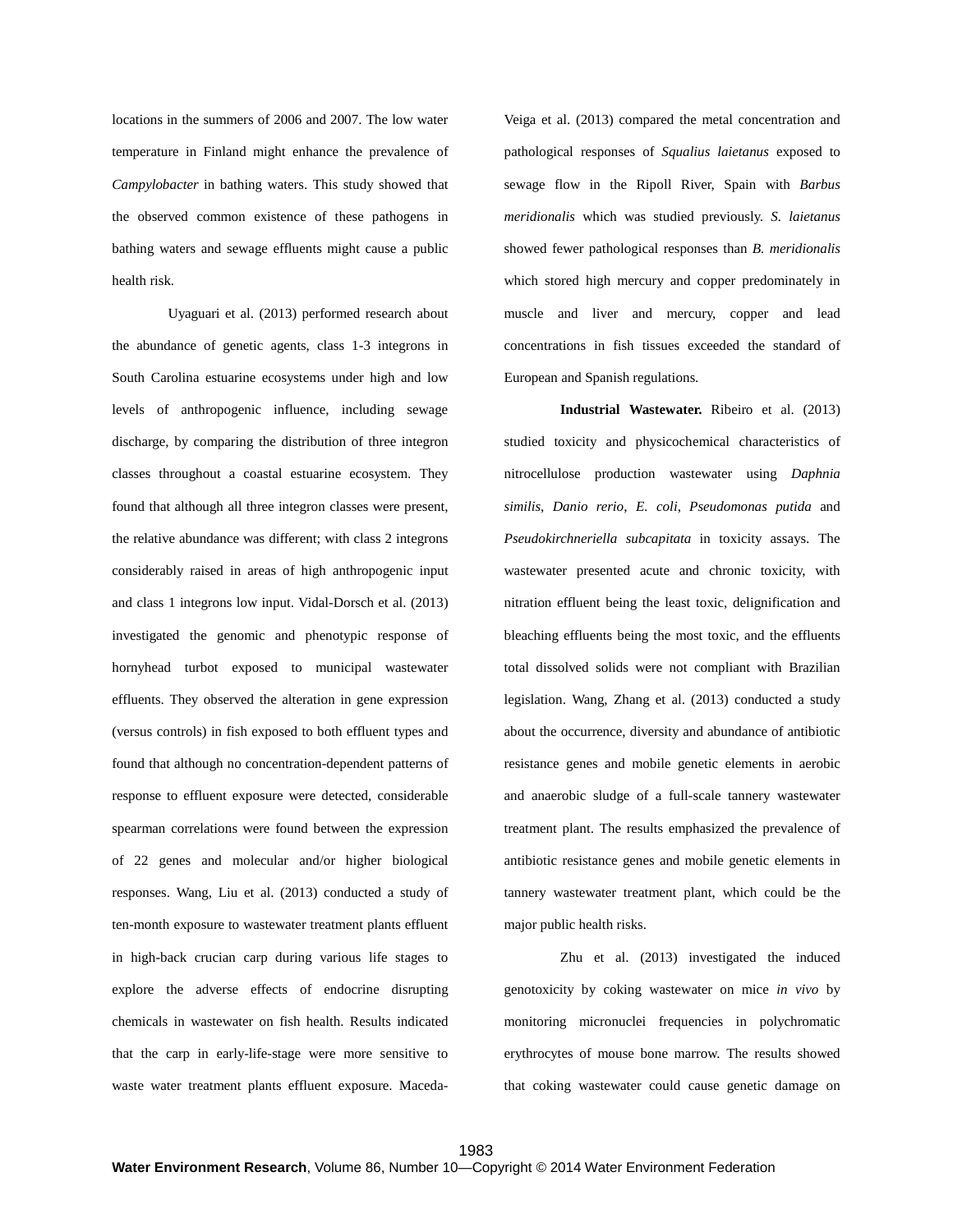mice and the potential genotoxic risk to human beings was suggested.

Wang, Chen et al. (2013) studied the health risks of thallium in contaminated arable soils and food crops irrigated with wastewater from a sulfuric acid plant in western Guangdong province, China. They found that the content of thallium in the edible plant portions of crops ranged from 1.2 mg/kg to 104.8 mg/kg, which is beyond the recommended permissible limits for food crops, and daily intake of metals values of Tl for both adults and children were greater than the reference oral dose limit recommended by the United States Environmental Protection Agency.

**Radioactive Effluent and Sludge.** Tsushima et al. (2013) conducted the leachate tests with radioactive incinerator ash, cement solidification incinerator ash, and dewatered sewage sludge cake, in order to understand the possible problems associated with the landfill disposal of contaminated sewage sludge in eastern Japan. They found that the presence of calcium ions and strong alkali in the water that contacted with the incinerator ash increased leaching of cesium, and the capacity of pit soil to absorb radioactive cesium was assessed to be at least 3.0 Bq/g (dry). A study of the radioactivity in effluents and sludge generated at 11 wastewater treatment plants in Spain was performed by Montana et al. (2013). The radiological characterization of the effluent and sludge from the wastewater treatment plants proved that there was not a significant radiological risk on human health.

**Hospital Effluent.** Picao et al. (2013) identified antimicrobial resistant bacteria, *Klebsiella pneumonia*e,

carbapenemase-producing *Aeromonas* spp., *Kluyvera* spp., and other Enterobacteriaceae in hospital sewage and throughout the wastewater treatment plant receiving it. The presence of *K. pneumoniae* and carbapenemase producers indicated the species adaptability to the aquatic environments and the evolution of antimicrobial resistance from hospitals to the environment. A study was performed to investigate the predominance of ESBL-producing *E. coli* in raw hospital wastewater and two sewage treatment plants in Queensland, Australia (Gundogdu et al., 2013). The study revealed that certain ESBL-producing *E. coli* strains were more prevalent in hospital wastewaters than in sewage, implying the significant public health importance of hospital wastewater. Korzeniewska et al. (2013) collected 395 *E. coli* strains from sewage and environmental samples and investigated their antibiotic susceptibility and the presence of bla gene encoding TEM, CTX, OXA, and SHV. They concluded that presumably the preliminary disinfection of hospital sewage before inflow into the sewage system might curtail the spreading of antibioticresistant bacteria to the environment. Thompson et al. (2013) performed research about the antibiotic resistant *Staphylococcus aureus* in hospital wastewaters and their transport to sewage treatment plants. They found the existence of methicillin-resistant *S. aureus* strains in untreated hospital wastewaters, their conveyance to the sewage treatment plant, and their occurrence in the final effluent after chlorination, which brings the necessity to investigate the load of methicillin-resistant *S. aureus* in hospitals' wastewaters. Zhang, Qiu et al. (2013) analyzed 99 water samples from various water resources in Beijing,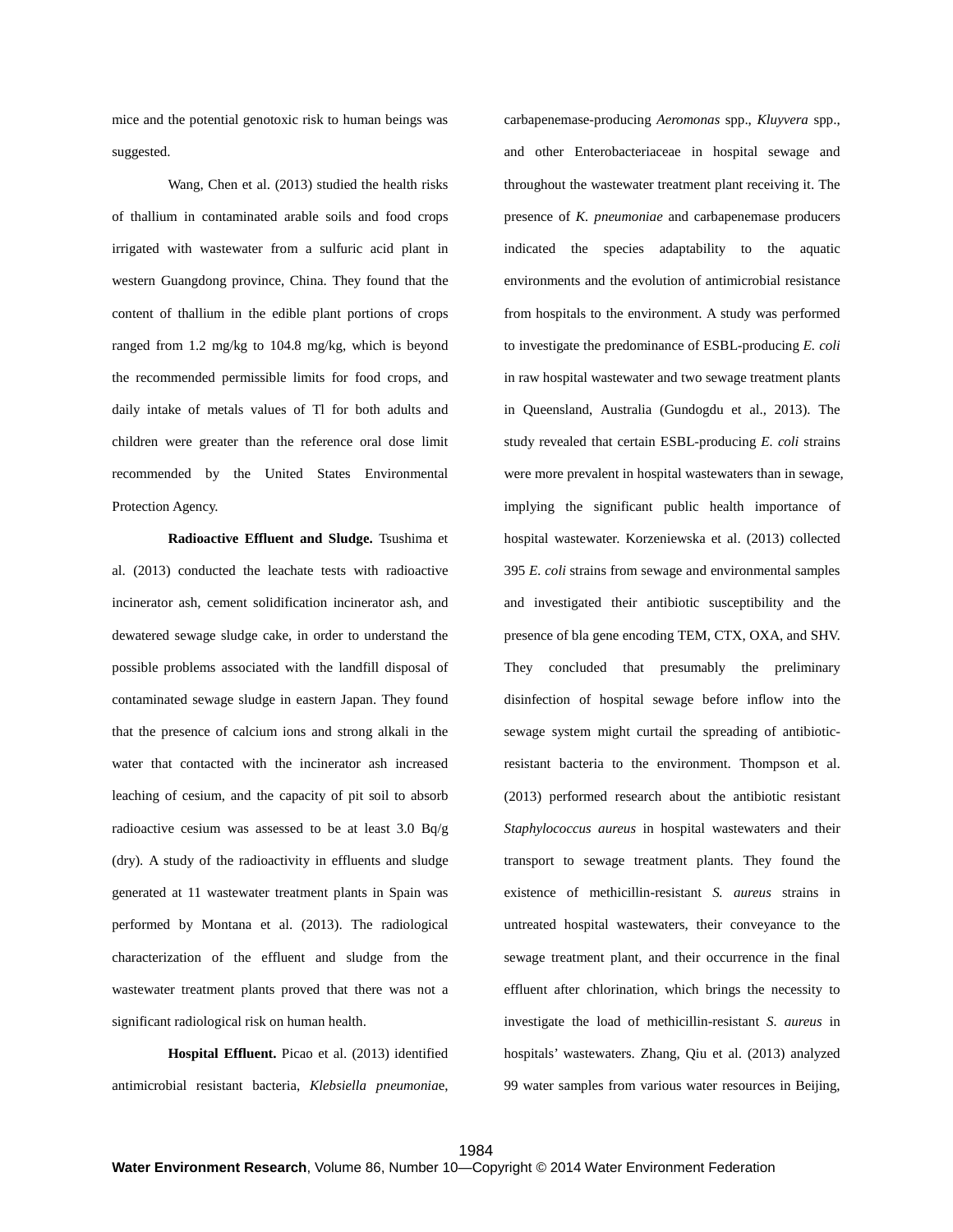China to assess the level of New Delhi metallo-betalactamase 1-producing bacteria. Only the sewage from the four comprehensive hospitals was found to contain a higher isolation of New Delhi metallo-beta-lactamase 1-producing bacteria *Acinetobacter baumannii*.

Harris et al. (2013) developed a Monte Carlo simulation model to predict the fate of ciprofloxacin in hospital effluent after wastewater treatment, in addition to modeling resistance formation potential, hazard quotient and swimmer exposure. They concluded that the release of hospital effluent into the environment might lead to concentrations of ciprofloxacin, which are of low toxicity concern but may be conductive to resistance formation and allow for the dissemination of resistance. Sharma et al. (2013) evaluated the genotoxic and cytotoxic potential of wastewaters from hospitals and clinical diagnostic centers in Jaipur, India. Data confirmed that the wastewaters from hospitals and clinical diagnostic centers did consist of genotoxic and cytotoxic components. Kargar et al. (2013) conducted a study of first molecular detection of group A rotavirus to evaluate the efficiency of rotavirus removal in urban and hospital sewage treatment plants in Shiraz, Iran. They found that the high prevalence of rotaviruses in urban and hospital sewage systems emphasized the significance of environmental surveillance as a tool to find new genotypes and study the epidemiology of rotaviruses circulating in the community.

#### **Sludge and Biosolids**

Bastos et al. (2013) quantified a variety of helminth eggs in sewage sludge in metropolitan wastewater treatment plants in Brazil, and found the eggs of *Ascaris* sp. to be the most prevalent in the samples. The study revealed application of sewage sludge in agriculture will cause public health problems, according to standards established by Brazilian regulations. De Giudici et al. (2013) performed a microbial risk assessment on waste management activities, including composting and sewage sludge application. The authors pointed out that the applicable risk levels for the neighboring community were unavailable and more research was recommended on the transfer from waste to exposure media. Sypula et al. (2013) studied the effects of solar drying process on sanitation indicators in sewage sludge and potential as a technique for fertilizer production. The product of solar drying of sludge contained large concentrations of indicator bacteria such as *E. coli* and *Enterococcus* spp., as well as *Ascaris suum* eggs and might pose a health risk to public health and the environment.

Manea et al. (2013) assessed the environmental risks of wastewater sludge disposal and reuse considering different kinds of risk factors such as heavy metals, nutrients, type of irrigation systems, and climate conditions. Results showed a low content of heavy metal and the macronutrients, including potassium and phosphorus, in the sludge samples, which confirmed that the wastewater sludge would not pose a high environmental risk if it is used in a controlled manner.

Mensah et al. (2013) studied the effect of the use of sawdust as a bulking agent on the microbial quality of biosolids produced from raw fecal sludge. There was significant reduction in bacteria content and helminth eggs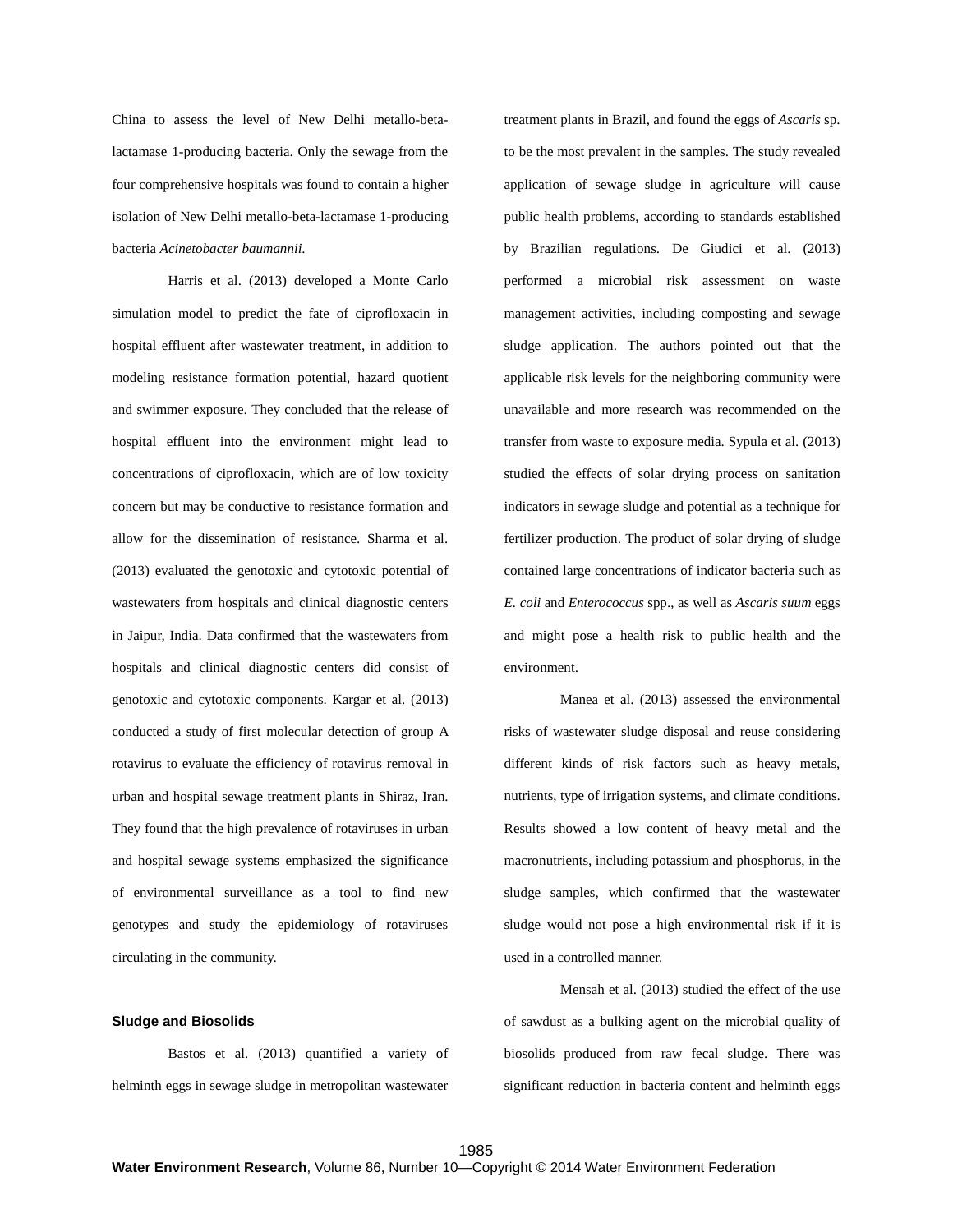in the biosolids when sawdust was added and dewatered, making the raw fecal sludge safe for farmers. Sreesai et al. (2013) evaluated the potential agricultural application of digested sewage sludge with respect to the levels of plant nutrients, heavy metals, parasites and fecal coliform bacteria in Bangkok, Thailand. The results confirmed that digested sewage sludge had high fertilizing values for organic matter (19.01  $\pm$  0.09%), total nitrogen (2.17  $\pm$ 0.07%), total phosphorus  $(2.06 \pm 0.06%)$  and total potassium (1.16  $\pm$  0.22%), but it was contaminated with human pathogens, indicating that fresh sewage sludge should not be applied to land directly unless the pathogen concentration was reduced.

An assessment of the emission and human inhalation exposure of PBDEs from land-applied sewage sludge was conducted by Ziemba et al. (2013). The authors found that the aerosolized PBDE-47, -99, -153, and -209 maximum daily inhalation dosages from sewage sludge application were 137, 27, 1.9 and 81 pg/day, respectively, which contributed insignificant amounts to human exposure.

# **Acknowledgement**

The editorial assistance of Ms. Kelly M. Huston, Pacific Advanced Civil Engineering, Inc. is gratefully acknowledged.

#### **References**

Agidi, S.; Vedachalam, S.; Mancl, K.; Lee, J. (2013) Effectiveness of Onsite Wastewater Reuse System in Reducing Bacterial Contaminants Measured with Human-Specific IMS/ATP and qPCR. *J. Environ. Manage.*, **115**, 167-174.

- Agullo-Barcelo, M.; Oliva, F.; Lucena, F. (2013) Alternative Indicators for Monitoring *Cryptosporidium* Oocysts in Reclaimed Water. *Environ. Sci. Pollut. Res. Int.*, **20**, 4448- 4454.
- Aiello, R.; Cirelli, G. L.; Consoli, S.; Licciardello, F.; Toscano, A. (2013) Risk Assessment of Treated Municipal Wastewater Reuse in Sicily. *Water Sci. Technol.*, **67**, 89-98.
- Ajonina, C.; Buzie, C.; Otterpohl, R. (2013) The Detection of *Giardia* Cysts in a Large-Scale Wastewater Treatment Plant in Hamburg, Germany. *J. Toxicol. Environ. Health A*, **76**, 509-514.
- Amin, N. U.; Hussain, A.; Alamzeb, S.; Begum, S. (2013) Accumulation of Heavy Metals in Edible Parts of Vegetables Irrigated with Waste Water and Their Daily Intake to Adults and Children, District Mardan, Pakistan. *Food Chem.*, **136**, 1515-1523.
- Angerville, R.; Perrodin, Y.; Bazin, C.; Emmanuel, E. (2013) Evaluation of Ecotoxicological Risks Related to the Discharge of Combined Sewer Overflows (CSOs) in a Periurban River. *Int. J. Environ. Res. Public Health*, **10**, 2670-2687.
- Anon (2013) Evaluating Surveillance Indicators Supporting the Global Polio Eradication Initiative, 2011-2012. *MMWR Morb. Mortal. Wkly Rep.*, **62**, 270-274.
- Arunakumara, K.; Walpola, B. C.; Yoon, M. H. (2013) Current Status of Heavy Metal Contamination in Asia's Rice Lands. *Rev. Environ. Sci. Bio-Technol.*, **12**, 355-377.
- Avci, H. (2013) Heavy Metals in Vegetables Irrigated with Wastewaters in Gaziantep, Turkey: A Review of Causes and Potential for Human Health Risks. *Fresenius Environ. Bull.*, **22**, 146-151.
- Avci, H.; Deveci, T. (2013) Assessment of Trace Element Concentrations in Soil and Plants from Cropland Irrigated with Wastewater. *Ecotox. Environ. Safe.*, **98**, 283-291.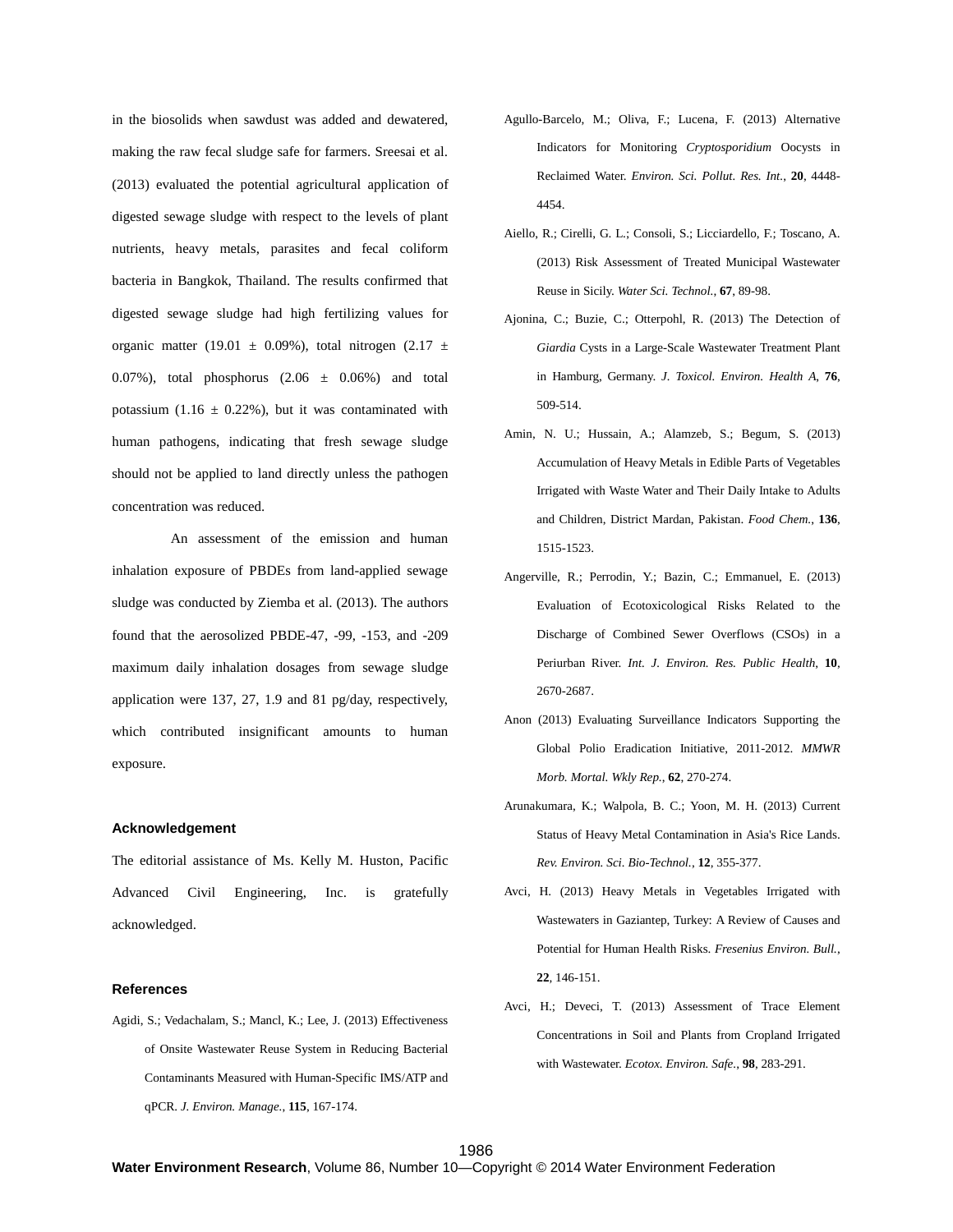- Baghapour, M. A.; Nasseri, S.; Djahed, B. (2013) Evaluation of Shiraz Wastewater Treatment Plant Effluent Quality for Agricultural Irrigation by Canadian Water Quality Index (CWQI). *Iranian J. Environ. Health Sci. Eng.*, **10**, 27.
- Bastos, V. K.; Cutolo, S. A.; Doria Mdo, C.; Razzolini, M. T. (2013) Detection and Quantification of Viable *Ascaris* sp. and Other Helminth Eggs in Sewage Sludge. *Int. J. Environ. Health Res.*, **23**, 352-362.
- Bouki, C.; Venieri, D.; Diamadopoulos, E. (2013) Detection and Fate of Antibiotic Resistant Bacteria in Wastewater Treatment Plants: A Review. *Ecotoxicol. Environ. Saf.*, **91**, 1-9.
- Cai, L.; Zhang, T. (2013) Detecting Human Bacterial Pathogens in Wastewater Treatment Plants by a High-Throughput Shotgun Sequencing Technique. *Environ. Sci. Technol.*, **47**, 5433-5441.
- Calderon-Preciado, D.; Matamoros, V.; Save, R.; Munoz, P.; Biel, C.; Bayona, J. M. (2013) Uptake of Microcontaminants by Crops Irrigated with Reclaimed Water and Groundwater under Real Field Greenhouse Conditions. *Environ. Sci. Pollut. Res. Int.*, **20**, 3629-3638.
- Castro, E.; Manas, P.; De Las Heras, J. (2013) Effects of Wastewater Irrigation in Soil Properties and Horticultural Crop (*Lactuca sativa* L.). *J. Plant Nutr.*, **36**, 1659-1677.
- Chen, H.; Zhang, M. (2013) Occurrence and Removal of Antibiotic Resistance Genes in Municipal Wastewater and Rural Domestic Sewage Treatment Systems in Eastern China. *Environ. Int.*, **55**, 9-14.
- Dakoure, M. Y. S.; Mermoud, A.; Yacouba, H.; Boivin, P. (2013) Impacts of Irrigation with Industrial Treated Wastewater on Soil Properties. *Geoderma*, **200**, 31-39.
- De Giudici, P.; Guillam, M. T.; Segala, C.; Keck, G. (2013) Microbiological Risk Assessment of Waste Management Activities: Composting and Sewage Sludge Application. *Environ. Risque Sante*, **12**, 422-433.
- Eichmiller, J. J.; Hicks, R. E.; Sadowsky, M. J. (2013) Distribution of Genetic Markers of Fecal Pollution on a Freshwater Sandy Shoreline in Proximity to Wastewater Effluent. *Environ. Sci. Technol.*, **47**, 3395-3402.
- Fahrenfeld, N.; Ma, Y.; O'Brien, M.; Pruden, A. (2013) Reclaimed Water as a Reservoir of Antibiotic Resistance Genes: Distribution System and Irrigation Implications. *Front. Microbiol.*, **4**, 130.
- Faul, A. K.; Julies, E.; Pool, E. J. (2013) Oestrogen, Testosterone, Cytotoxin and Cholinesterase Inhibitor Removal During Reclamation of Sewage to Drinking Water. *Water SA*, **39**, 499-506.
- Forslund, A.; Battilani, A.; Ensink, J. H. J.; Marcussen, B.; Gola, S.; Sandei, L.; Solimando, D.; Dalsgaard, A. (2013) Faecal Contamination and Health Aspects of Processing Tomatoes (*Solanum lycopersicum*) Irrigated with Wastewater Treated by Decentralised Wastewater Treatment Technologies. *XII International Symposium on the Processing Tomato*, **971**, 85-92.
- Fumian, T. M.; Vieira, C. B.; Leite, J. P.; Miagostovich, M. P. (2013) Assessment of Burden of Virus Agents in an Urban Sewage Treatment Plant in Rio De Janeiro, Brazil. *J. Water Health*, **11**, 110-119.
- Gundogdu, A.; Jennison, A. V.; Smith, H. V.; Stratton, H.; Katouli, M. (2013) Extended-Spectrum Beta-Lactamase Producing *Escherichia coli* in Hospital Wastewaters and Sewage Treatment Plants in Queensland, Australia. *Can. J. Microbiol.*, **59**, 737-745.
- Guo, M. T.; Yuan, Q. B.; Yang, J. (2013) Ultraviolet Reduction of Erythromycin and Tetracycline Resistant Heterotrophic Bacteria and Their Resistance Genes in Municipal Wastewater. *Chemosphere*, **93**, 2864-2868.
- Hachich, E. M.; Galvani, A. T.; Padula, J. A.; Stoppe, N. C.; Garcia, S. C.; Bonanno, V. M.; Barbosa, M. R.; Sato, M. I. (2013) Pathogenic Parasites and Enteroviruses in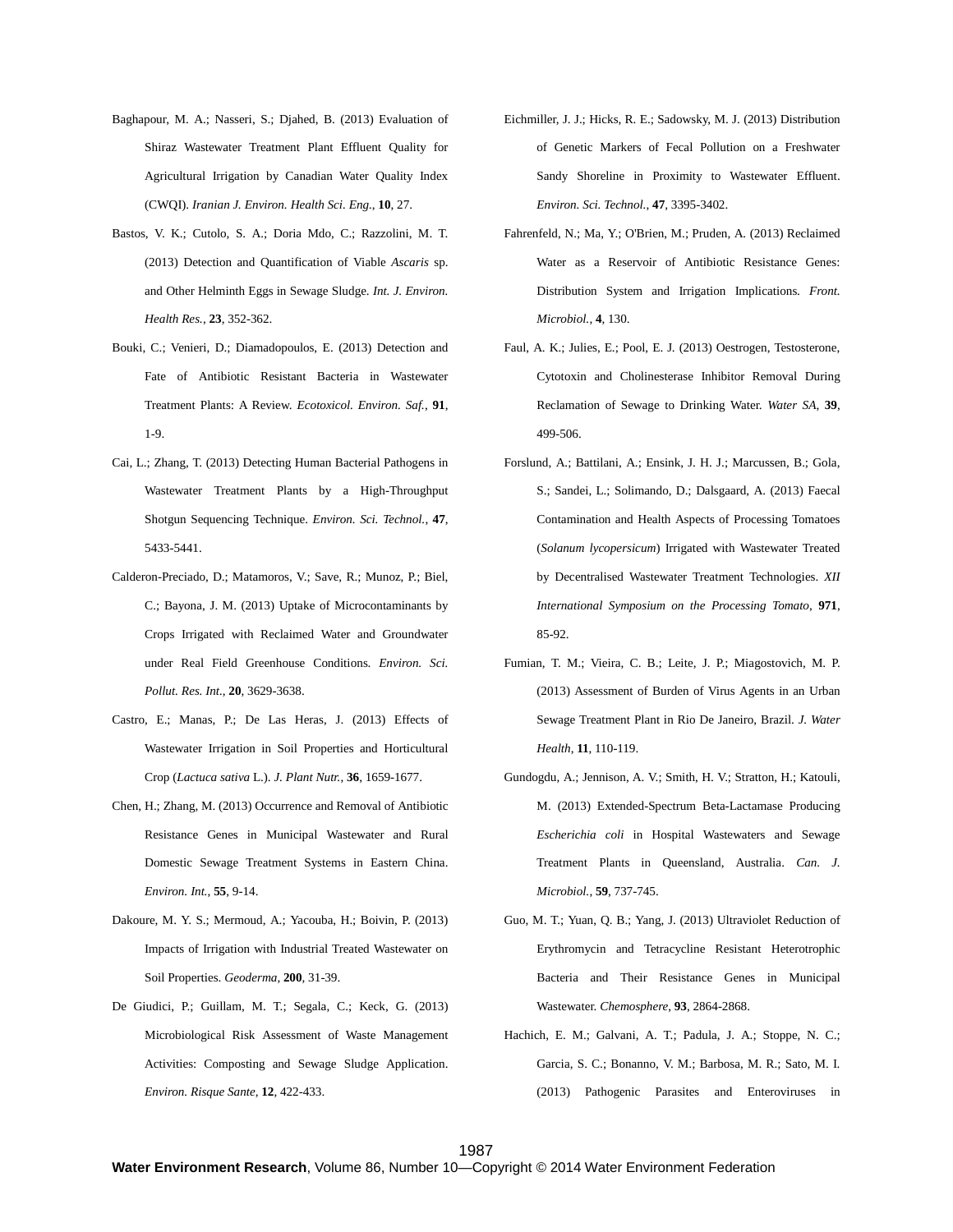Wastewater: Support for a Regulation on Water Reuse. *Water Sci. Technol.*, **67**, 1512-1518.

- Haramoto, E.; Otagiri, M. (2013) Prevalence and Genetic Diversity of Klassevirus in Wastewater in Japan. *Food Environ. Virol.*, **5**, 46-51.
- Hardisty, P. E.; Sivapalan, M.; Humphries, R. (2013) Determining a Sustainable and Economically Optimal Wastewater Treatment and Discharge Strategy. *J. Environ. Manage.*, **114**, 285-292.
- Harris, S.; Morris, C.; Morris, D.; Cormican, M.; Cummins, E. (2013) Simulation Model to Predict the Fate of Ciprofloxacin in the Environment after Wastewater Treatment. *J. Environ. Sci. Health A Tox. Hazard. Subst. Environ. Eng.*, **48**, 675-685.
- Hewitt, J.; Greening, G. E.; Leonard, M.; Lewis, G. D. (2013) Evaluation of Human Adenovirus and Human Polyomavirus as Indicators of Human Sewage Contamination in the Aquatic Environment. *Water Res.*, **47**, 6750-6761.
- Hokajarvi, A. M.; Pitkanen, T.; Siljanen, H. M.; Nakari, U. M.; Torvinen, E.; Siitonen, A.; Miettinen, I. T. (2013) Occurrence of Thermotolerant *Campylobacter* spp. and Adenoviruses in Finnish Bathing Waters and Purified Sewage Effluents. *J. Water Health*, **11**, 120-134.
- Hovi, T.; Paananen, A.; Blomqvist, S.; Savolainen-Kopra, C.; Al-Hello, H.; Smura, T.; Shimizu, H.; Nadova, K.; Sobotova, Z.; Gavrilin, E.; Roivainen, M. (2013) Characteristics of an Environmentally Monitored Prolonged Type 2 Vaccine Derived Poliovirus Shedding Episode That Stopped without Intervention. *PLoS One*, **8**, e66849.
- Ibekwe, A. M.; Leddy, M.; Murinda, S. E. (2013) Potential Human Pathogenic Bacteria in a Mixed Urban Watershed as Revealed by Pyrosequencing. *PLoS One*, **8**, e79490.
- Igbinosa, I. H.; Okoh, A. I. (2013) Detection and Distribution of Putative Virulence Associated Genes in *Aeromonas* Species

from Freshwater and Wastewater Treatment Plant. *J. Basic Microbiol.*, **53**, 895-901.

- Jin, Y.; Maleky, N.; Kramer, N. A.; Ikehata, K. (2013) Health Effects Associated with Wastewater Treatment, Reuse, and Disposal. *Water Environ. Res.*, **85**, 1954-1977.
- Kargar, M.; Javdani, N.; Najafi, A.; Tahamtan, Y. (2013) First Molecular Detection of Group a Rotavirus in Urban and Hospital Sewage Systems by Nested-RT PCR in Shiraz, Iran. *J. Environ. Health Sci. Eng.*, **11**, 4.
- Keen, O. S.; Linden, K. G. (2013) Degradation of Antibiotic Activity During UV/H<sub>2</sub>O<sub>2</sub> Advanced Oxidation and Photolysis in Wastewater Effluent. *Environ. Sci. Technol.*, **47**, 13020-13030.
- Klement, C.; Kissova, R.; Lengyelova, V.; Stipalova, D.; Sobotova, Z.; Galama, J. M.; Bopegamage, S. (2013) Human Enterovirus Surveillance in the Slovak Republic from 2001 to 2011. *Epidemiol. Infect.*, **141**, 2658-2662.
- Korzeniewska, E.; Harnisz, M. (2013) Extended-Spectrum Beta-Lactamase (ESBL)-Positive Enterobacteriaceae in Municipal Sewage and Their Emission to the Environment. *J. Environ. Manage.*, **128**, 904-911.
- Korzeniewska, E.; Korzeniewska, A.; Harnisz, M. (2013) Antibiotic Resistant *Escherichia coli* in Hospital and Municipal Sewage and Their Emission to the Environment. *Ecotoxicol. Environ. Saf.*, **91**, 96-102.
- Lai, F. Y.; Bruno, R.; Leung, H. W.; Thai, P. K.; Ort, C.; Carter, S.; Thompson, K.; Lam, P. K.; Mueller, J. F. (2013) Estimating Daily and Diurnal Variations of Illicit Drug Use in Hong Kong: A Pilot Study of Using Wastewater Analysis in an Asian Metropolitan City. *Forensic Sci. Int.*, **233**, 126-132.
- Li, D.; Zeng, S.; Gu, A. Z.; He, M.; Shi, H. (2013) Inactivation, Reactivation and Regrowth of Indigenous Bacteria in Reclaimed Water after Chlorine Disinfection of a Municipal Wastewater Treatment Plant. *J. Environ. Sci. (China)*, **25**, 1319-1325.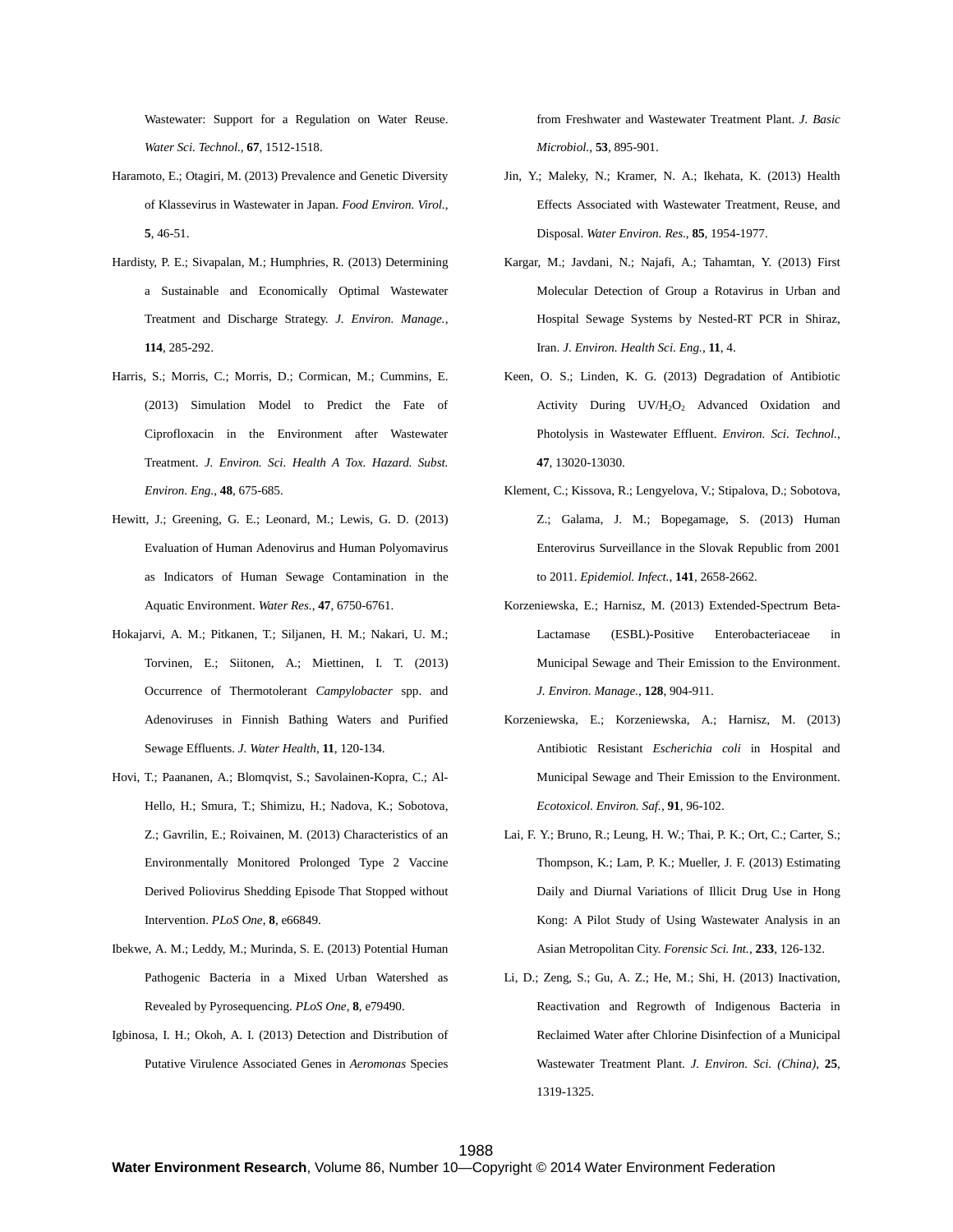- Li, L.; Han, Y.; Liu, J. (2013) Assessing Genetic Structure, Diversity of Bacterial Aerosol from Aeration System in an Oxidation Ditch Wastewater Treatment Plant by Culture Methods and Bio-Molecular Tools. *Environ. Monit. Assess.*, **185**, 603-613.
- Li, S.; Lv, Y.; Zhao, N. (2013) Research on Phthalic Acid Esters Removal and Its Health Risk Evaluation by Combined Process for Secondary Effluent of Wastewater Treatment Plant. *Sci. World J.*, **2013**, 952780.
- Li, Y. P.; Zhang, H. F.; Qiu, X. H.; Zhang, Y. R.; Wang, H. R. (2013) Dispersion and Risk Assessment of Bacterial Aerosols Emitted from Rotating-Brush Aerator During Summer in a Wastewater Treatment Plant of Xi'an, China. *Aerosol Air Qual. Res.*, **13**, 1807-1814.
- Lim, S. J.; Seo, C. K.; Kim, T. H.; Myung, S. W. (2013) Occurrence and Ecological Hazard Assessment of Selected Veterinary Medicines in Livestock Wastewater Treatment Plants. *J. Environ. Sci. Health B*, **48**, 658-670.
- Lodder, W. J.; Rutjes, S. A.; Takumi, K.; de Roda Husman, A. M. (2013) Aichi Virus in Sewage and Surface Water, the Netherlands. *Emerg. Infect. Dis.*, **19**, 1222-1230.
- Lodder, W. J.; Wuite, M.; de Roda Husman, A. M.; Rutjes, S. A. (2013) Environmental Surveillance of Human Parechoviruses in Sewage in the Netherlands. *Appl. Environ. Microbiol.*, **79**, 6423-6428.
- Luczkiewicz, A.; Felis, E.; Ziembinska, A.; Gnida, A.; Kotlarska, E.; Olanczuk-Neyman, K.; Surmacz-Gorska, J. (2013) Resistance of *Escherichia coli* and *Enterococcus* spp. To Selected Antimicrobial Agents Present in Municipal Wastewater. *J. Water Health*, **11**, 600-612.
- Maceda-Veiga, A.; Monroy, M.; Navarro, E.; Viscor, G.; de Sostoa, A. (2013) Metal Concentrations and Pathological Responses of Wild Native Fish Exposed to Sewage Discharge in a Mediterranean River. *Sci. Total. Environ.*, **449**, 9-19.
- Malakootian, M.; Radhakrishna, N.; Mazandarany, M. P.; Hossaini, H. (2013) Bacterial-Aerosol Emission from Wastewater Treatment Plant. *Desalin. Water Treat.*, **51**, 4478-4488.
- Manea, E.; Manea, D.; Robescu, D. N. (2013) Environmental Risks of Wastewater Sludge Disposal. *Environ. Eng. Manag. J.*, **12**, 79-84.
- Marti, E.; Jofre, J.; Balcazar, J. L. (2013) Prevalence of Antibiotic Resistance Genes and Bacterial Community Composition in a River Influenced by a Wastewater Treatment Plant. *PLoS One*, **8**, e78906.
- Masclaux, F. G.; Hotz, P.; Friedli, D.; Savova-Bianchi, D.; Oppliger, A. (2013) High Occurrence of Hepatitis E Virus in Samples from Wastewater Treatment Plants in Switzerland and Comparison with Other Enteric Viruses. *Water Res.*, **47**, 5101-5109.
- McLellan, S. L.; Newton, R. J.; Vandewalle, J. L.; Shanks, O. C.; Huse, S. M.; Eren, A. M.; Sogin, M. L. (2013) Sewage Reflects the Distribution of Human Faecal Lachnospiraceae. *Environ. Microbiol.*, **15**, 2213-2227.
- Mensah, P. Y.; Kuffour, R. A.; Baidoo, P. K.; Awuah, E. (2013) The Effect of Different Percentages of Bulking Agent (Sawdust) on Microbial Quality of Faecal Sludge. *Water Sci. Technol.*, **67**, 1728-1733.
- Montana, M.; Camacho, A.; Devesa, R.; Valles, I.; Cespedes, R.; Serrano, I.; Blazquez, S.; Barjola, V. (2013) The Presence of Radionuclides in Wastewater Treatment Plants in Spain and Their Effect on Human Health. *J. Clean Prod.*, **60**, 77-82.
- Moon, S.; Kwak, W.; Lee, S.; Kim, W.; Oh, J.; Youn, S. K. (2013) Epidemiological Characteristics of the First Water-Borne Outbreak of Cryptosporidiosis in Seoul, Korea. *J. Korean Med. Sci.*, **28**, 983-989.
- Murray, T. Y.; Mans, J.; Taylor, M. B. (2013a) Human Calicivirus Diversity in Wastewater in South Africa. *J. Appl. Microbiol.*, **114**, 1843-1853.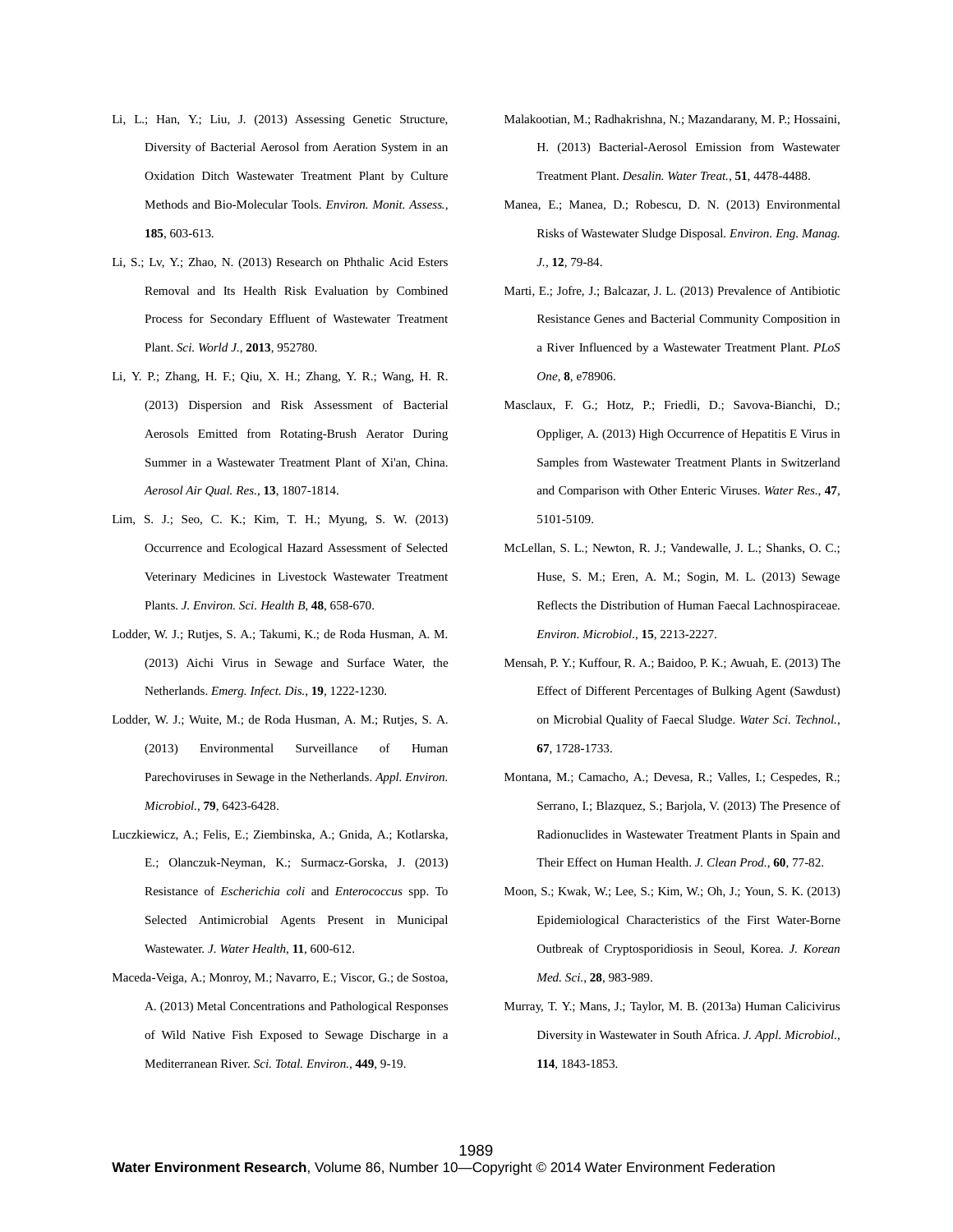- Murray, T. Y.; Mans, J.; van Zyl, W. B.; Taylor, M. B. (2013b) Application of a Competitive Internal Amplification Control for the Detection of Sapoviruses in Wastewater. *Food Environ. Virol.*, **5**, 61-68.
- Pavione, D. M.; Bastos, R. K.; Bevilacqua, P. D. (2013) Quantitative Microbial Risk Assessment Applied to Irrigation of Salad Crops with Waste Stabilization Pond Effluents. *Water Sci. Technol.*, **67**, 1208-1215.
- Pellegrinelli, L.; Binda, S.; Chiaramonte, I.; Primache, V.; Fiore, L.; Battistone, A.; Fiore, S.; Gambino, M.; Bubba, L.; Barbi, M. (2013) Detection and Distribution of Culturable Human Enteroviruses through Environmental Surveillance in Milan, Italy. *J. Appl. Microbiol.*, **115**, 1231-1239.
- Pereira, L.; Martelli, C. M. T.; Moreira, R. C.; Merchan-Hamman, E.; Stein, A. T.; Cardoso, M. R. A.; Figueiredo, G. M.; Montarroyos, U. R.; Braga, C.; Turchi, M. D.; Coral, G.; Crespo, D.; Lima, M. L. C.; Alencar, L. C. A.; Costa, M.; dos Santos, A. A.; Ximenes, R. A. A. (2013) Prevalence and Risk Factors of Hepatitis C Virus Infection in Brazil, 2005 through 2009: A Cross-Sectional Study. *BMC Infect. Dis.*, **13**.
- Petit, S. M.; Lavenir, R.; Colinon-Dupuich, C.; Boukerb, A. M.; Cholley, P.; Bertrand, X.; Freney, J.; Doleans-Jordheim, A.; Nazaret, S.; Laurent, F.; Cournoyer, B. (2013) Lagooning of Wastewaters Favors Dissemination of Clinically Relevant *Pseudomonas aeruginosa*. *Res. Microbiol.*, **164**, 856-866.
- Pham-Duc, P.; Nguyen-Viet, H.; Hattendorf, J.; Zinsstag, J.; Phung-Dac, C.; Zurbrugg, C.; Odermatt, P. (2013) *Ascaris lumbricoides* and *Trichuris trichiura* Infections Associated with Wastewater and Human Excreta Use in Agriculture in Vietnam. *Parasitol. Int.*, **62**, 172-180.
- Picao, R. C.; Cardoso, J. P.; Campana, E. H.; Nicoletti, A. G.; Petrolini, F. V. B.; Assis, D. M.; Juliano, L.; Gales, A. C. (2013) The Route of Antimicrobial Resistance from the Hospital Effluent to the Environment: Focus on the

Occurrence of KPC-Producing *Aeromonas* spp. and Enterobacteriaceae in Sewage. *Diagn. Microbiol. Infect. Dis.*, **76**, 80-85.

- Pitkanen, T. (2013) Review of *Campylobacter* spp. In Drinking and Environmental Waters. *J. Microbiol. Methods*, **95**, 39- 47.
- Pruden, A.; Larsson, D. G.; Amezquita, A.; Collignon, P.; Brandt, K. K.; Graham, D. W.; Lazorchak, J. M.; Suzuki, S.; Silley, P.; Snape, J. R.; Topp, E.; Zhang, T.; Zhu, Y. G. (2013) Management Options for Reducing the Release of Antibiotics and Antibiotic Resistance Genes to the Environment. *Environ. Health Perspect.*, **121**, 878-885.
- Reinthaler, F. F.; Galler, H.; Feierl, G.; Haas, D.; Leitner, E.; Mascher, F.; Melkes, A.; Posch, J.; Pertschy, B.; Winter, I.; Himmel, W.; Marth, E.; Zarfel, G. (2013) Resistance Patterns of *Escherichia coli* Isolated from Sewage Sludge in Comparison with Those Isolated from Human Patients in 2000 and 2009. *J. Water Health*, **11**, 13-20.
- Ribeiro, E. N.; Da Silva, F. T.; De Paiva, T. C. (2013) Ecotoxicological Evaluation of Waste Water from Nitrocellulose Production. *J. Environ. Sci. Health A Tox. Hazard. Subst. Environ. Eng.*, **48**, 197-204.
- Rizzo, L.; Manaia, C.; Merlin, C.; Schwartz, T.; Dagot, C.; Ploy, M. C.; Michael, I.; Fatta-Kassinos, D. (2013) Urban Wastewater Treatment Plants as Hotspots for Antibiotic Resistant Bacteria and Genes Spread into the Environment: A Review. *Sci. Total Environ.*, **447**, 345-360.
- Rocha-Gutierrez, B.; Lee, W. Y. (2013) Investigation of Polybrominated Diphenyl Ethers in Wastewater Treatment Plants Along the US and Mexico Border: A Trans-Boundary Study. *Water Air Soil Pollut.*, **224**.
- Rodriguez, R. A.; Polston, P. M.; Wu, M. J.; Wu, J.; Sobsey, M. D. (2013) An Improved Infectivity Assay Combining Cell Culture with Real-Time PCR for Rapid Quantification of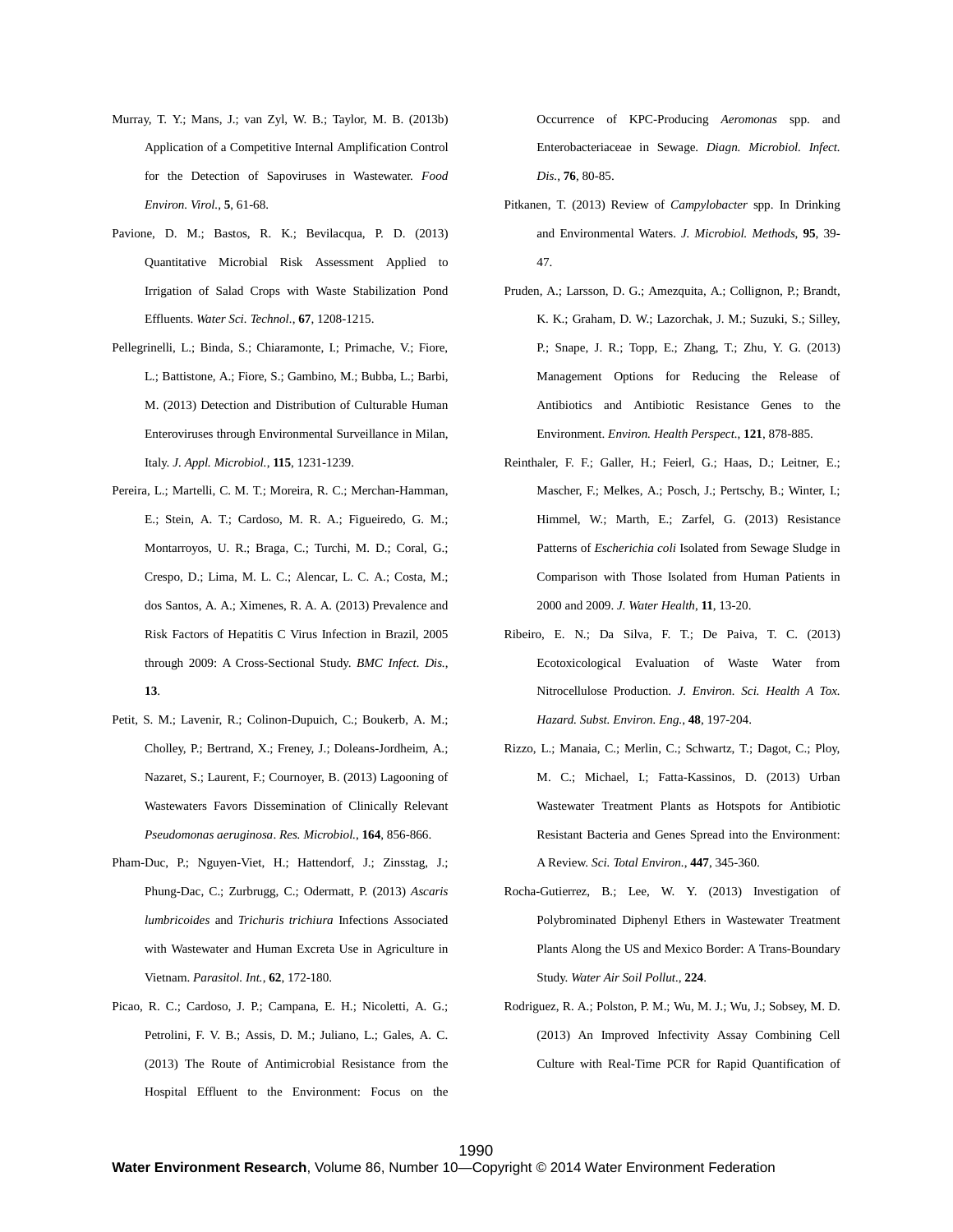Human Adenoviruses 41 and Semi-Quantification of Human Adenovirus in Sewage. *Water Res.*, **47**, 3183-3191.

- Rouse, J. D. (2013) Sustainability of Wastewater Treatment and Excess Sludge Handling Practices in the Federated States of Micronesia. *Sustainability*, **5**, 4183-4194.
- Salama, Y.; Chennaoui, M.; Mountadar, M.; Rihani, M.; Assobhei, O. (2013) The Physicochemical and Bacteriological Quality and Environmental Risks of Raw Sewage Rejected in the Coast of the City of El Jadida (Morocco). *Carpath. J. Earth Environ. Sci.*, **8**, 39-48.
- Schets, F. M.; de Heer, L.; de Roda Husman, A. M. (2013) *Coxiella burnetii* in Sewage Water at Sewage Water Treatment Plants in a Q Fever Epidemic Area. *Int. J. Hyg. Environ. Health*, **216**, 698-702.
- Schreiber, C.; Kistemann, T. (2013) Antibiotic Resistance among Autochthonous Aquatic Environmental Bacteria. *Water Sci. Technol.*, **67**, 117-123.
- Sharma, P.; Kumar, M.; Mathur, N.; Singh, A.; Bhatnagar, P.; Sogani, M. (2013) Health Care Industries: Potential Generators of Genotoxic Waste. *Environ. Sci. Pollut. Res. Int.*, **20**, 5160-5167.
- Silverman, A. I.; Akrong, M. O.; Amoah, P.; Drechsel, P.; Nelson, K. L. (2013) Quantification of Human Norovirus GII, Human Adenovirus, and Fecal Indicator Organisms in Wastewater Used for Irrigation in Accra, Ghana. *J. Water Health*, **11**, 473-488.
- Son, Y. K.; Yoon, C. G.; Rhee, H. P.; Lee, S. J. (2013) A Review on Microbial and Toxic Risk Analysis Procedure for Reclaimed Wastewater Irrigation on Paddy Rice Field Proposed for South Korea. *Paddy Water Environ.*, **11**, 543-550.
- Sreesai, S.; Peapueng, P.; Tippayamongkonkun, T.; Sthiannopkao, S. (2013) Assessment of a Potential Agricultural Application of Bangkok-Digested Sewage Sludge and Finished Compost Products. *Waste Manag. Res.*, **31**, 925-936.
- Su, X. S.; Wang, H.; Zhang, Y. L. (2013) Health Risk Assessment of Nitrate Contamination in Groundwater: A Case Study of an Agricultural Area in Northeast China. *Water Resour. Manag.*, **27**, 3025-3034.
- Swaileh, K. M.; Barakat, S. O.; Hussein, R. M. (2013) RAPD Assessment of *in Vivo* Induced Genotoxicity of Raw and Treated Wastewater to Albino Rat. *Bull. Environ. Contam. Toxicol.*, **90**, 621-625.
- Sypula, M.; Paluszak, Z.; Ligocka, A.; Skowron, K. (2013) Effects of Spring Season Solar Drying Process on Sanitation Indicators in Sewage Sludge and Potential as a Method for Fertilizer Production. *Ann. Agric. Environ. Med.*, **20**, 8-12.
- Tetreault, G. R.; Brown, C. J.; Bennett, C. J.; Oakes, K. D.; McMaster, M. E.; Servos, M. R. (2013) Fish Community Responses to Multiple Municipal Wastewater Inputs in a Watershed. *Integr. Environ. Assess. Manag.*, **9**, 456-468.
- Thompson, J. M.; Gundogdu, A.; Stratton, H. M.; Katouli, M. (2013) Antibiotic Resistant *Staphylococcus aureus* in Hospital Wastewaters and Sewage Treatment Plants with Special Reference to Methicillin-Resistant *Staphylococcus aureus* (MRSA). *J. Appl. Microbiol.*, **114**, 44-54.
- Tonani, K. A.; Padula, J. A.; Juliao, F. C.; Fregonesi, B. M.; Alves, R. I.; Sampaio, C. F.; Beda, C. F.; Hachich, E. M.; Segura-Munoz, S. I. (2013) Persistence of *Giardia*, *Cryptosporidium*, Rotavirus, and Adenovirus in Treated Sewage in Sao Paulo State, Brazil. *J. Parasitol.*, **99**, 1144- 1147.
- Topp, E.; Chapman, R.; Devers-Lamrani, M.; Hartmann, A.; Marti, R.; Martin-Laurent, F.; Sabourin, L.; Scott, A.; Sumarah, M. (2013) Accelerated Biodegradation of Veterinary Antibiotics in Agricultural Soil Following Long-Term Exposure, and Isolation of a Sulfamethazine-Degrading Sp. *J. Environ. Qual.*, **42**, 173-178.
- Tsushima, I.; Ogoshi, M.; Harada, I. (2013) Leachate Tests with Sewage Sludge Contaminated by Radioactive Cesium. *J.*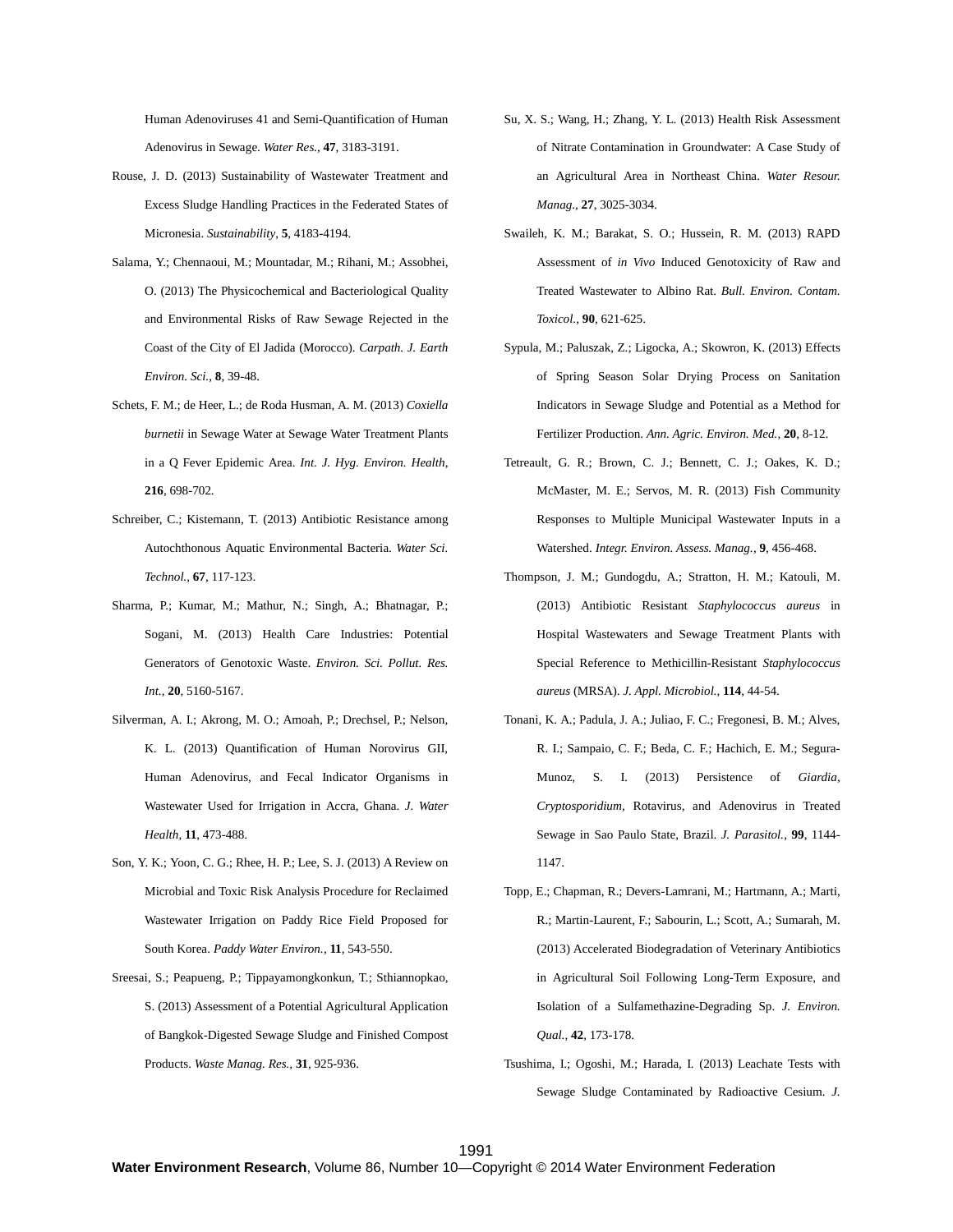*Environ. Sci. Health A Tox. Hazard. Subst. Environ. Eng.*, **48**, 1717-1722.

- Ul Hassan, N.; Mahmood, Q.; Waseem, A.; Irshad, M.; Faridullah; Pervez, A. (2013) Assessment of Heavy Metals in Wheat Plants Irrigated with Contaminated Wastewater. *Pol. J. Environ. Stud.*, **22**, 115-123.
- Uyaguari, M. I.; Scott, G. I.; Norman, R. S. (2013) Abundance of Class 1-3 Integrons in South Carolina Estuarine Ecosystems under High and Low Levels of Anthropogenic Influence. *Mar. Pollut. Bull.*, **76**, 77-84.
- Varela, A. R.; Manaia, C. M. (2013) Human Health Implications of Clinically Relevant Bacteria in Wastewater Habitats. *Environ. Sci. Pollut. Res. Int.*, **20**, 3550-3569.
- Vasquez, M. I.; Garcia-Kaufer, M.; Hapeshi, E.; Menz, J.; Kostarelos, K.; Fatta-Kassinos, D.; Kummerer, K. (2013) Chronic Ecotoxic Effects to *Pseudomonas putida* and *Vibrio fischeri*, and Cytostatic and Genotoxic Effects to the Hepatoma Cell Line (HepG2) of Ofloxacin Photo(cata)lytically Treated Solutions. *Sci. Total Environ.*, **450**, 356-365.
- Verbyla, M. E.; Oakley, S. M.; Lizima, L. A.; Zhang, J.; Iriarte, M.; Tejada-Martinez, A. E.; Mihelcic, J. R. (2013a) *Taenia* Eggs in a Stabilization Pond System with Poor Hydraulics: Concern for Human Cysticercosis? *Water Sci. Technol.*, **68**, 2698-2703.
- Verbyla, M. E.; Oakley, S. M.; Mihelcic, J. R. (2013b) Wastewater Infrastructure for Small Cities in an Urbanizing World: Integrating Protection of Human Health and the Environment with Resource Recovery and Food Security. *Environ. Sci. Technol.*, **47**, 3598-3605.
- Vidal-Dorsch, D. E.; Bay, S. M.; Ribecco, C.; Sprague, L. J.; Angert, M.; Ludka, C.; Ricciardelli, E.; Carnevali, O.; Greenstein, D. J.; Schlenk, D.; Kelley, K. M.; Reyes, J. A.; Snyder, S.; Vanderford, B.; Wiborg, L. C.; Petschauer, D.; Sasik, R.; Baker, M.; Hardiman, G. (2013) Genomic and

Phenotypic Response of Hornyhead Turbot Exposed to Municipal Wastewater Effluents. *Aquat. Toxicol.*, **140-141**, 174-184.

- Wang, C.; Chen, Y.; Liu, J.; Wang, J.; Li, X.; Zhang, Y.; Liu, Y. (2013) Health Risks of Thallium in Contaminated Arable Soils and Food Crops Irrigated with Wastewater from a Sulfuric Acid Plant in Western Guangdong Province, China. *Ecotoxicol. Environ. Saf.*, **90**, 76-81.
- Wang, R.; Liu, J.; Yang, X.; Lin, C.; Huang, B.; Jin, W.; Pan, X. (2013) Biological Response of High-Back Crucian Carp (*Carassius auratus*) During Different Life Stages to Wastewater Treatment Plant Effluent. *Environ. Sci. Pollut. Res. Int.*, **20**, 8612-8620.
- Wang, Z.; Huang, Q.; Yu, Y.; Wang, C.; Ou, W.; Peng, X. (2013) Stereoisomeric Profiling of Pharmaceuticals Ibuprofen and Iopromide in Wastewater and River Water, China. *Environ. Geochem. Health*, **35**, 683-691.
- Wang, Z.; Zhang, X. X.; Huang, K.; Miao, Y.; Shi, P.; Liu, B.; Long, C.; Li, A. (2013) Metagenomic Profiling of Antibiotic Resistance Genes and Mobile Genetic Elements in a Tannery Wastewater Treatment Plant. *PLoS One*, **8**, e76079.
- Willis, J. E.; McClure, J. T.; Davidson, J.; McClure, C.; Greenwood, S. J. (2013) Global Occurrence of *Cryptosporidium* and *Giardia* in Shellfish: Should Canada Take a Closer Look? *Food Res. Int.*, **52**, 119-135.
- Wong, M. V.; Hashsham, S. A.; Gulari, E.; Rouillard, J. M.; Aw, T. G.; Rose, J. B. (2013) Detection and Characterization of Human Pathogenic Viruses Circulating in Community Wastewater Using Multi Target Microarrays and Polymerase Chain Reaction. *J. Water Health*, **11**, 659-670.
- Wu, X.; Ernst, F.; Conkle, J. L.; Gan, J. (2013) Comparative Uptake and Translocation of Pharmaceutical and Personal Care Products (PPCPs) by Common Vegetables. *Environ. Int.*, **60**, 15-22.